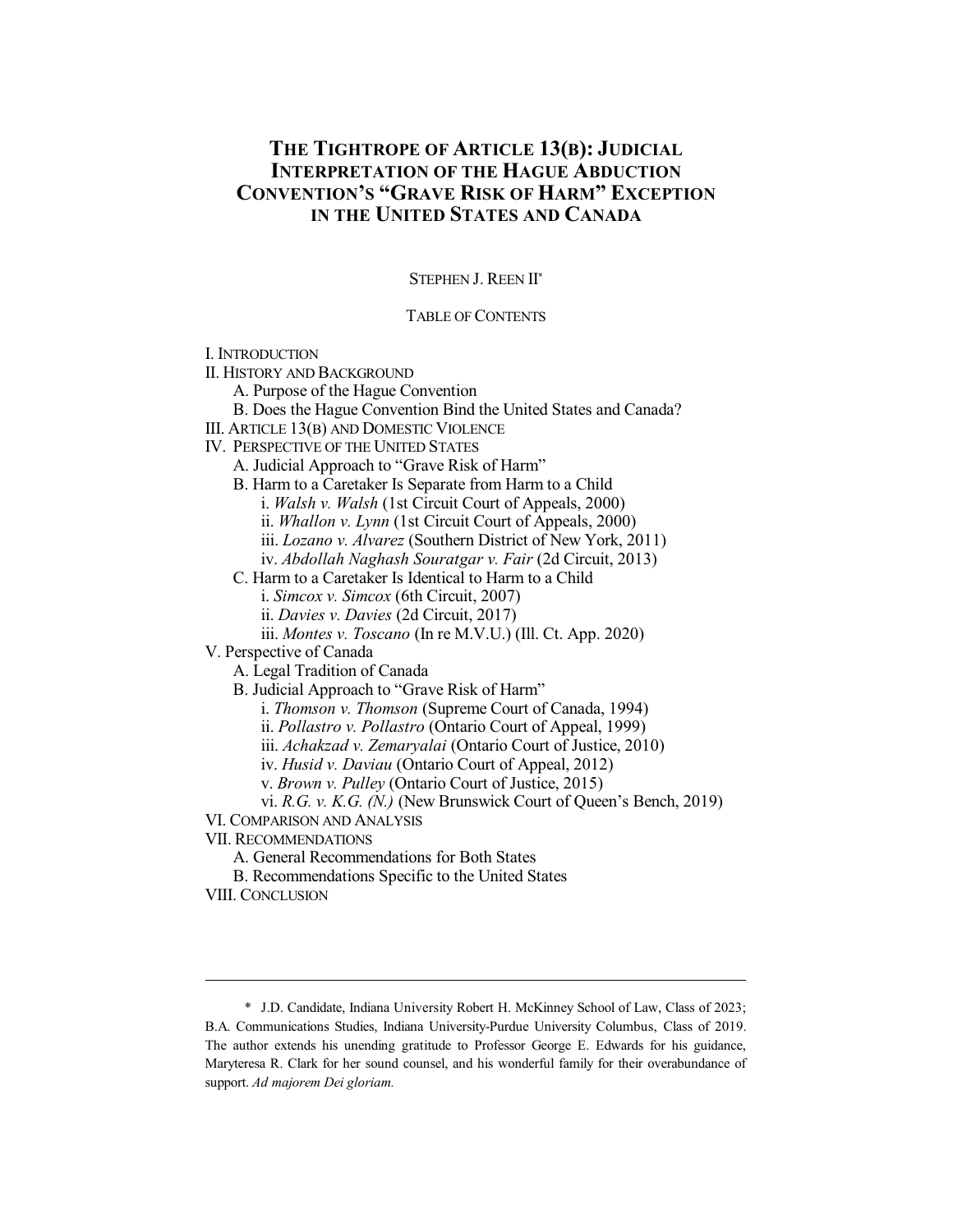#### I. INTRODUCTION

Adriana, 1 her husband, and their five-year-old child lived as citizens of Brazil. Since the beginning of her marriage, Adriana's husband inflicted physical and psychological abuse upon her and threatened her life on several occasions. Her child almost completely escaped the father's abuse, though the child witnessed her mother being abused on several occasions. Adriana wished to flee Brazil to live with acquaintances in the United States or in Canada. Under current law from both nations, if she fled to Canada, Canadian courts would be more willing to allow her and her daughter to stay after this "abduction," even if her husband filed court proceedings against her to return their child. If she fled to the United States, courts may or may not allow her to stay even if she could prove that she experienced substantial domestic violence.

Adriana would be best advised to flee to Canada because she could more easily assert affirmative defenses to any legal action her husband might file to return her child to Brazil. However, though the Canadian approach clearly offers more safety to those in Adriana's situation, extending the existing array of exceptions to international child abduction laws can have malignant effects for parents with sinister intentions. Judicial interpretation of these laws is a balancing act; a comparison of strengths and weaknesses of each jurisdiction's approach to international child abduction would inform the decisions made in every proceeding. This topic has special relevance at the time of publication: shelter-athome orders across the world in response to the COVID-19 pandemic have increased the danger of domestic violence for women, <sup>2</sup> making international flight from this violence more likely.

This Note compares how Canada and the United States evaluate the "grave risk of harm" and "intolerable situation" defenses within the Hague Convention on the Civil Aspects of International Child Abduction (the "Hague Convention"), a multilateral treaty binding on both the United States and Canada. The difference in legal outcome mentioned above arises from slightly different interpretations of the Hague Convention's Article 13(b), which applies when a parent, but not an abducted child, experiences domestic violence. In Canada, for the purposes of a Hague Convention return order, courts generally consider physical harm to a caretaker as identical to physical harm to a child. Even if no abuse to the child could be proven, if abuse to the caretaker were proven, an Article 13(b) defense would stand. Courts in the United States are divided in their interpretations: some separate physical harm to a parent and to a child and deny a return order when the child is not a direct target of abuse, while others follow Canada's approach and consider both harms as one and the same. This distinction is often the difference

<sup>1.</sup> The present scenario is the author's hypothetical example, but it imitates several cases described below.

<sup>2.</sup> For a meta-analysis of thirty-eight articles on this topic, see Odette R. Sánchez et al., *Violence Against Women During the COVID-19 Pandemic: An Integrative Review*, 151 J. GYNECOLOGY OBSTETRICS 180 (2020).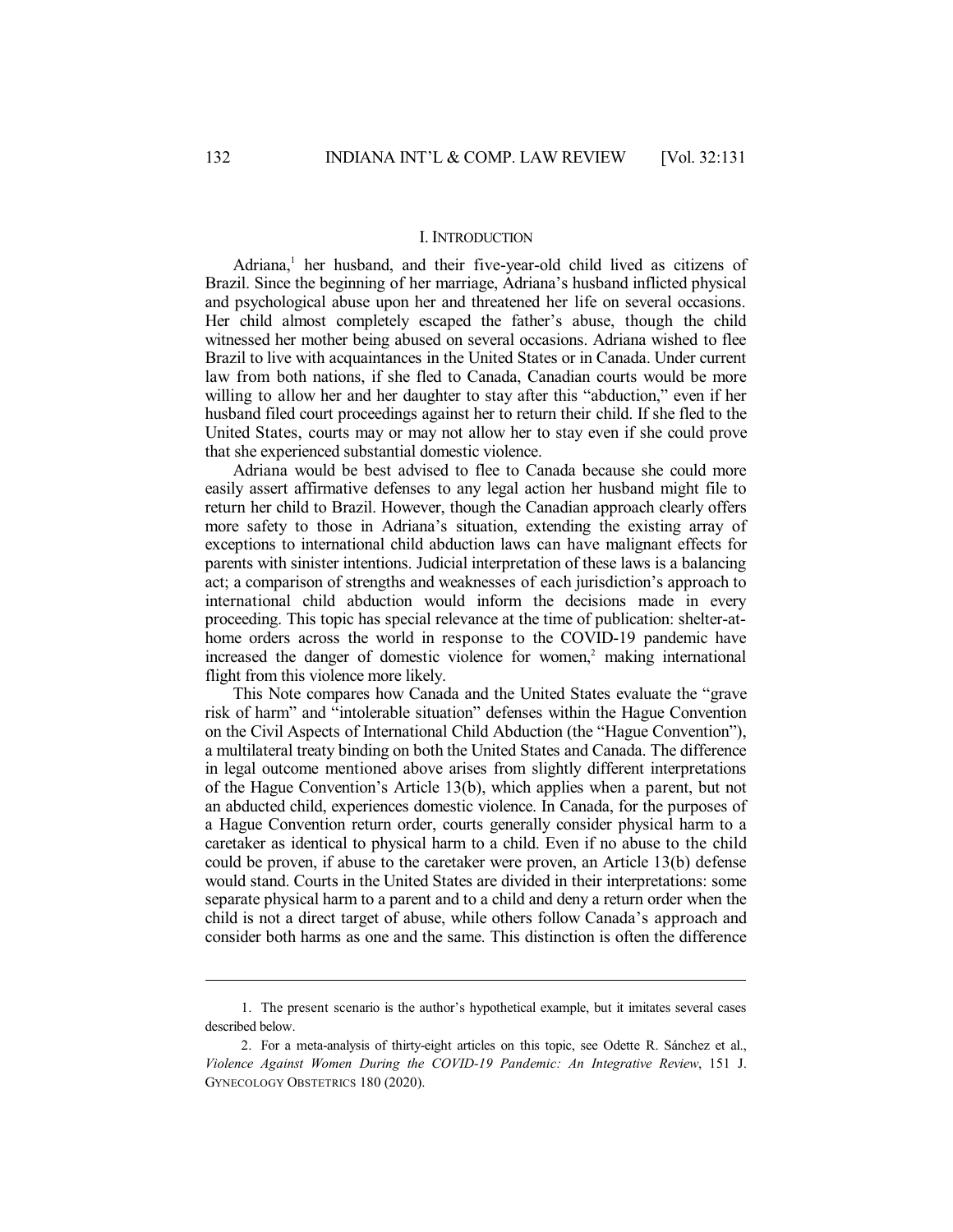between a child escaping a dangerous living situation and a child being returned to that situation.

This Note argues that the Canadian approach, which has been accepted by certain judicial Circuits of the United States, better fulfills State obligations under the Hague Convention. Implementing this perspective across the remainder of the United States promises benefits for those seeking shelter from domestic violence and utilizes current social science research on domestic violence and abduction. Part II of this Note discusses the origin, purpose, and applicability of the Hague Convention. Parts III and IV discuss the reasoning and judicial approaches of the United States and Canada to Article 13(b). Part V recommends that the United States adopt Canada's perspective on Article 13(b) claims, treating past violence toward a parent as violence toward a child in their calculus of "grave risk" and adding these guidelines within the United States' existing statute, 22 U.S.C. § 9001. These actions are relatively simple to implement, would allow the United States to better fulfill its obligations under the Hague Convention, would accord with current realities of child abuse and domestic violence, and would eliminate potential forum shopping across United States jurisdictions and between the United States and Canada.

### II. HISTORY AND BACKGROUND

#### *A. Purpose of the Hague Convention*

The preamble of the Hague Convention, which sets out its purpose and guides its interpretation, states as follows:

The States signatory to the present Convention, firmly convinced that the interests of children are of paramount importance in matters relating to their custody, desiring to protect children internationally from the harmful effects of their wrongful removal or retention and to establish procedures to ensure their prompt return to the State of their habitual residence, as well as to secure protection for rights of access, have resolved to conclude a Convention to this effect, and have agreed upon the following provisions  $\dots$ <sup>3</sup>

Prompt return of a child serves three main purposes: (1) it protects against harm which arises because of removal;<sup>4</sup> (2) it dissuades parents from "forum shopping," or fleeing to a country that may award them custody in the case of a custody dispute; 5 and (3) it permits faster adjudication of the merits of cases in

<sup>3.</sup> Hague Convention on the Civil Aspects of International Child Abduction, Oct. 25, 1980, T.I.A.S. No. 11670, 1343 U.N.T.S. 89, 98.

<sup>4.</sup> *See* E. Gallagher, *A House Is Not (Necessarily) a Home: A Discussion of the Common Law Approach to Habitual Residence*, 47 N.Y.U. J. INT'L L. & POL. 463, 465 (2015).

<sup>5.</sup> *See* A. M. Greene, *Seen and Not Heard?: Children's Objections Under the Hague Convention on International Child Abduction*, 13 U. MIAMI INT'L & COMPAR. L. REV. 105, 111 (2005).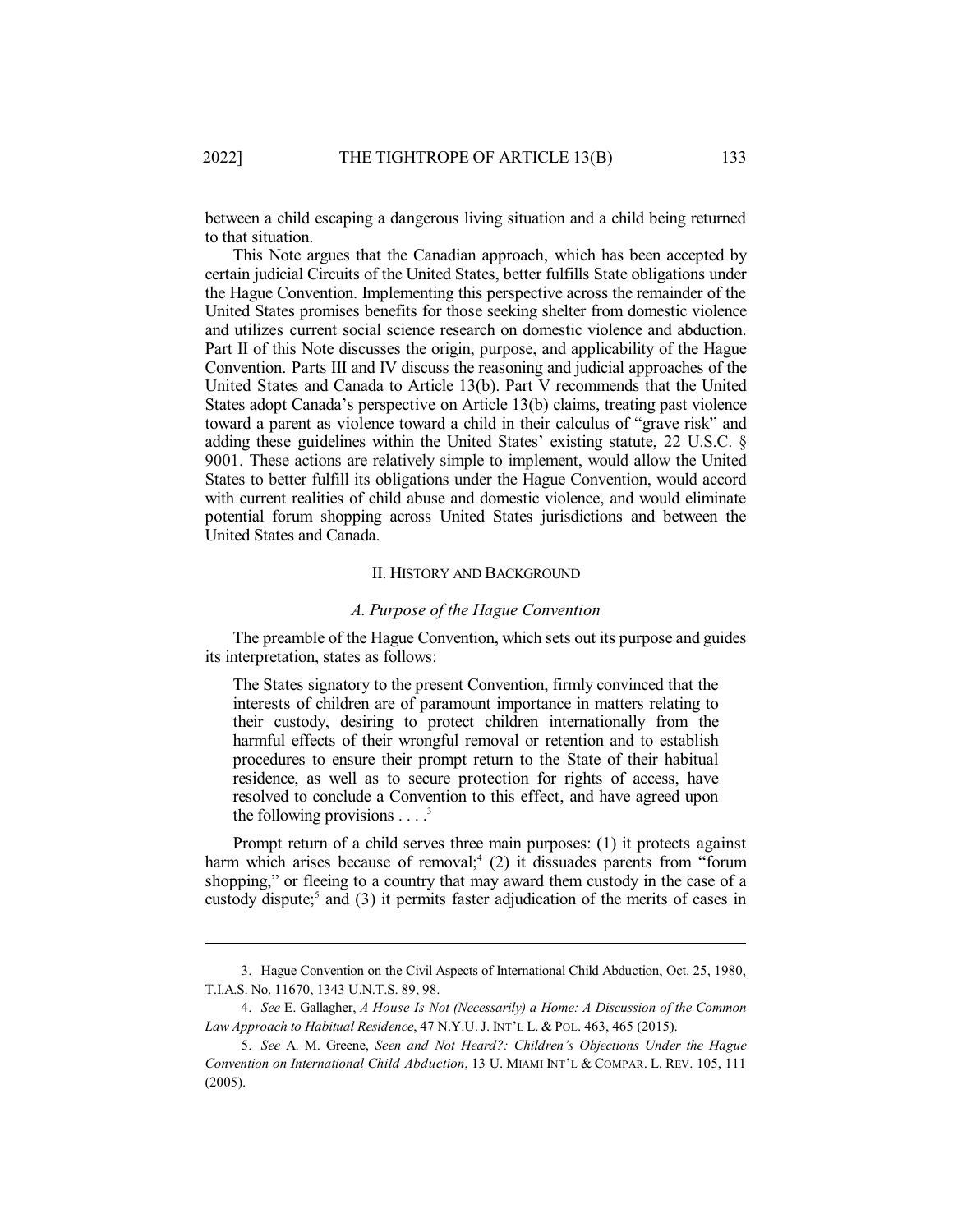the forum where the events took place without time-consuming disputes about a proper judicial forum. 6

Each contracting State of the Hague Convention "designate[s] a Central Authority to discharge the duties which are imposed by the Convention upon such authorities." <sup>7</sup> After a child is abducted to a contracting State, a "left-behind parent" may make an application to the "home" State with a description of the abducted child and the grounds for return. The Central Authority of the home State then transmits a request to the Central Authority of the State where the child is located. If the child is not voluntarily returned by the abductor, the State to which the abductor fled may commence legal proceedings against him or her, during which he or she may raise a defense under the Hague Convention. During these proceedings, common-law judges often refer to decisions in foreign courts faced with similar Hague Convention issues.<sup>8</sup> If necessary, further proceedings regarding child custody can continue in the State of habitual residence.

The United States implements the Hague Convention into its domestic law with federal statutes designating Central Authorities, procedures regarding Hague Convention complaints, burdens of proof, judicial remedies, and other structural elements.<sup>9</sup> Canada implements each of these mechanisms using provincial and territorial statutes rather than Canadian federal law.<sup>10</sup>

7. *Id.* at 99.

8. Justice Harry S. LaForme of the Ontario Court of Appeal, in Wentzell-Ellis v. Ellis, [2010] 262 O.A.C. 136 (Can. Ont. C.A.), set out the rationale for referring to foreign case law in Hague Convention cases ("Although foreign case law is not binding, the court should nevertheless take care to ensure consistency with the interpretations adopted by the courts of other states parties, particularly where a consensus has emerged from among them. To do otherwise would, in my view, not only weaken the Convention but also run contrary to the will of the legislature which has chosen to enact it into domestic law."). For this reason, I have referred in this judgment to the case law of other Convention signatories, and particularly to case law from the United States, which appears to have given considerable attention to the proper treatment of 13(b) claims.

9. *See* 22 U.S.C. §§ 9001-11. The Congress makes the following declarations:

- (1) It is the purpose of this Act to establish procedures for the implementation of the Convention in the United States.
- (2) The provisions of this Act are in addition to and not in lieu of the provisions of the Convention.
- (3) In enacting this Act the Congress recognizes—
- (A) the international character of the Convention; and
- (B) the need for uniform international interpretation of the Convention.
- (4) The Convention and this Act empower courts in the United States to determine only rights under the Convention and not the merits of any underlying child custody claims.

22 U.S.C. § 9001(b).

10. *See, e.g.,* R.S.A. 2000, c. I-4 (Can. Alta.); S.B.C. 2011, c 25, (Can. B.C.); R.S.N.B. 2011, c. 175 (Can. N.B.R.); R.S.N. 1990, c. C-13, s. 54 (Can. Nfld.); R.S.N.W.T. 1988, c. I-5 (Can.

<sup>6.</sup> *See* R. SCHUZ, THE HAGUE CHILD ABDUCTION CONVENTION: A CRITICAL ANALYSIS 96 (Hart Publishing 2013).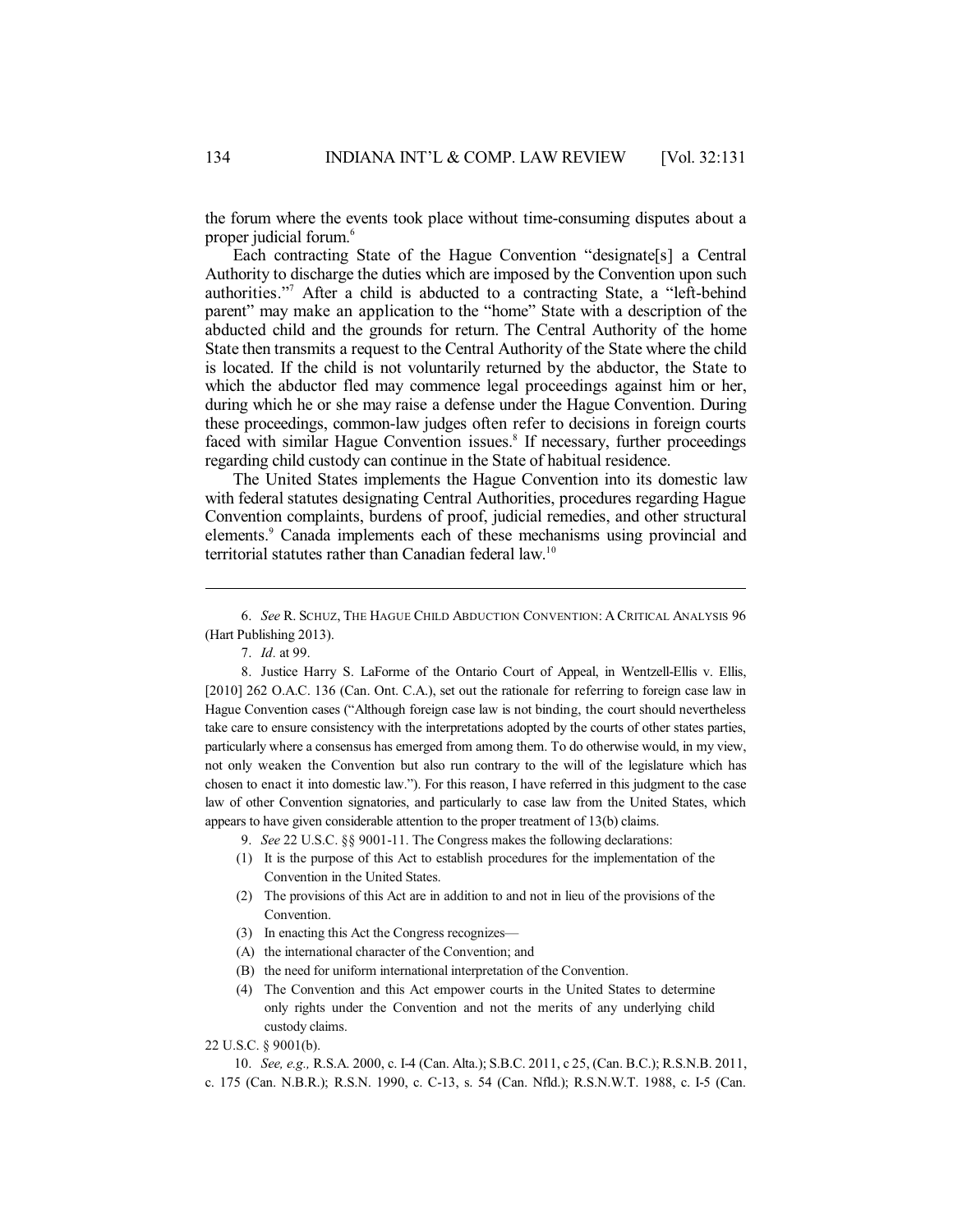#### *B. Does the Hague Convention Bind the United States and Canada?*

The sources of binding international law accepted among States are listed in Articles  $38(1)(a)$  through  $38(1)(c)$  of the Statute of the International Court of Justice.<sup>11</sup> International customs of treaty interpretation and other norms of customary international law are described by the 1969 Vienna Convention on the Law of Treaties (the "Vienna Convention"). Though the Convention has not been ratified by several States, the United States included. <sup>12</sup> According to the norm within Article 11, States can express their intent to be bound by conventions by signing or ratifying them.<sup>13</sup> Since both the United States<sup>14</sup> and Canada<sup>15</sup> have

11. Statute of the International Court of Justice, art. 38(1)(a)-38(1)(c) ("The Court, whose function is to decide in accordance with international law such disputes as are submitted to it, shall apply: (a) international conventions, whether general or particular, establishing rules expressly recognized by the contesting states; (b) international custom, as evidence of a general practice accepted as law; (c) the general principles of law recognized by civilized nations."); *see, e.g.*, GEORG SCHWARZENBERGER, INTERNATIONAL LAW 26 (1958) ("The significance of [the enumeration in Article 38(1)(a) through Article 38(1)(c)] lies in its exclusiveness. It rules out other potential law-creating processes such as natural law, moral postulates or the doctrine of international law.").

12. *See*, *e.g., Restatement (Fourth) of the Foreign Relations Law of the U.S.* § 306 cmt. a (AM. L. INST. 2018) (stating that the articles of the Vienna Convention on the Law of Treaties are generally accepted as reflecting customary international law). The United States is not a party to the Vienna Convention on the Law of Treaties. *See Vienna Convention on the Law of Treaties,* United Nations Treaty Collection, https://treaties.un.org/pages/ViewDetailsIII.aspx?src=TREATY &mtdsg\_no=XXIII-1&chapter=23&Temp=mtdsg3&clang=\_en [https://perma.cc/J8HG-4AFA]. Canada, however, is a party to this Convention. *Id*.

13. Vienna Convention on the Law of Treaties, art. 11, May 23, 1969, 1155 U.N.T.S. 331.

14. *Status Table: 28: Convention of 25 October 1980 on the Civil Aspects of International Child Abduction*, Hague Conference on Private and International Law (July 19, 2019), https://www.hcch.net/en/instruments/conventions/status-table/?cid=24 [https://perma.cc/NDJ8- MXLK]. The United States ratified the Hague Convention on April 29, 1988, and the Convention entered into force in the United States on July 1, 1988. *Id.*

15. *Id.* Canada ratified the Hague Convention on June 2, 1983, and the Convention entered into force in Canada on December 1, 1983. *Id.* For a detailed account of Canada's implementation, including some slight differences in its implementation under Quebec's legal tradition, see Martha Bailey, *Canada's Implementation of the 1980 Hague Convention on the Civil Aspects of*

N.W.T.); R.S.N.S. 1989, c 67 (Can. N.S.); R.S.O. 1990, c. C.12, s. 46 (Can. Ont.); R.S.P.E.I. 1988, c C-33 (Can. P.E.I.); C.Q.L.R. c A-23.01 (Can. Q.); ss-1996-c-i-10.11 (Can. Sask.); sy-2008-c-5 (Can. Y.). Note that Quebec, the only province of Canada which follows a Civil Law tradition, does not directly use the text of the Hague Convention in its provincial law. Instead, it implements the principles of the Convention with similar language. For a comparison between Quebec's and the rest of Canada's enforcement of the Hague Convention, see Martha Bailey, *Canada's Implementation of the 1980 Hague Convention on the Civil Aspects of International Child Abduction*, 33 N.Y.U. J. INT'L L. & POL. 17, 18-19 (2000).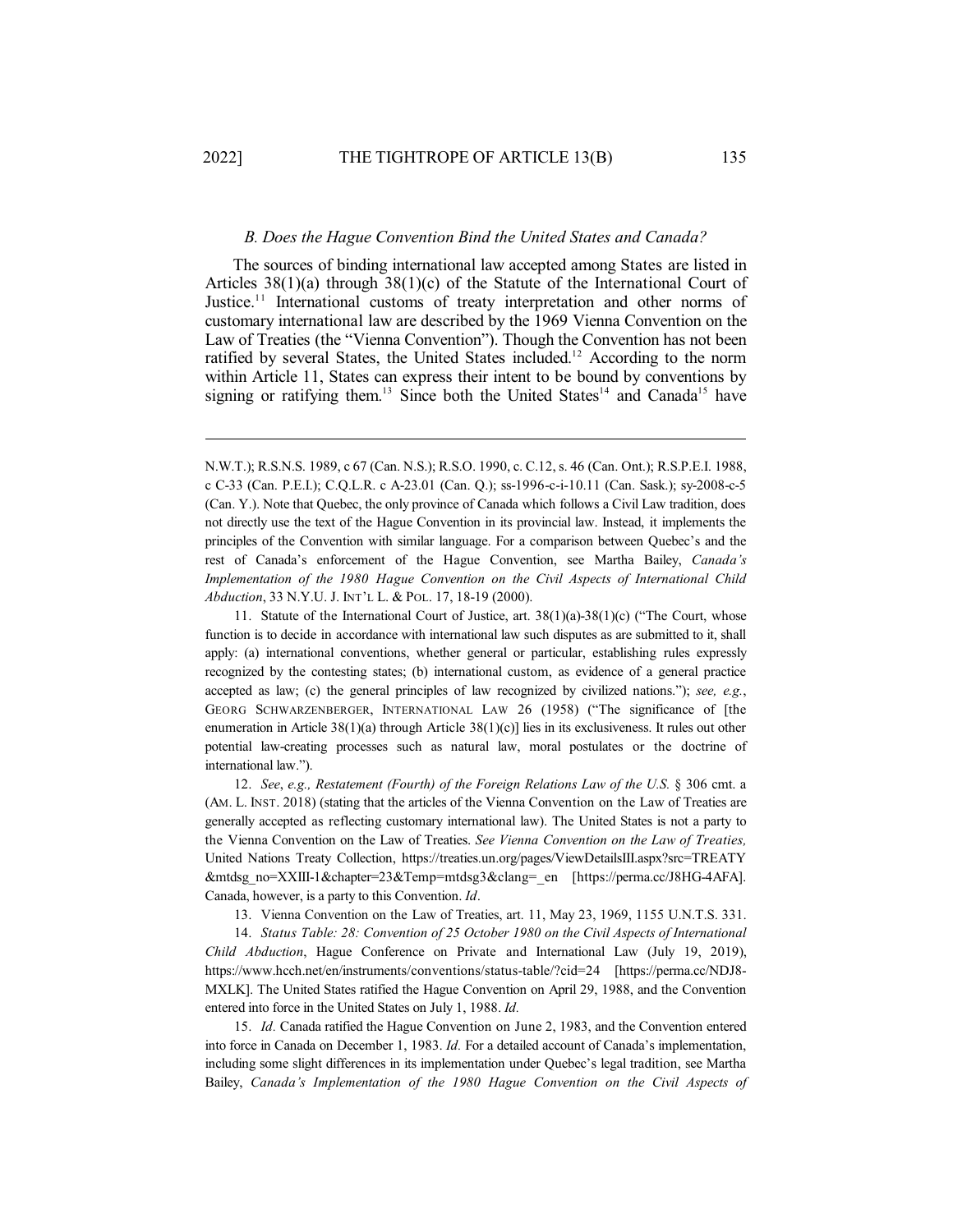ratified the Hague Convention, it binds both States under customary international law. Both States have therefore assumed a duty to perform the Hague Convention's obligations in good faith<sup>16</sup> and to interpret it "in accordance with the ordinary meaning to be given to the terms of the [Convention] in their context and in the light of [its] object and purpose." <sup>17</sup> To discern the "context" of a convention, interpreters must look to the convention's text, including its preamble and any annexes and agreements made between the parties in relation to the convention. 18

The United States incorporates all international law into its domestic law—at least in theory. Article VI of the United States Constitution declares that "all Treaties made, or which shall be made, under the Authority of the United States, shall be the supreme Law of the Land. . . ." 19 In *The Paquette Habana*, the United States Supreme Court wrote that "international law is part of our law and must be ascertained and administered by the courts of justice of appropriate jurisdiction, as often as questions of right depending upon it are duly presented for their determination."<sup>20</sup> In practice, the United States considers treaties as matters of federal law but applies their provisions "to the extent authorized by the political branches." <sup>21</sup> The United States is still bound by customary international law, though its relationship with this source is often unclear and is the subject of continued debate.<sup>22</sup> It should be noted that the United States is a party to few

16. Vienna Convention on the Law of Treaties, *supra* note 13, at art. 26 ("Every treaty in force is binding upon the parties to it and must be performed by them in good faith.").

17. *Id.* at art. 31 ("(1) A treaty shall be interpreted in good faith in accordance with the ordinary meaning to be given to the terms of the treaty in their context and in the light of its object and purpose. (2) The context for the purpose of the interpretation of a treaty shall comprise, in addition to the text, including its preamble and annexes: (a) any agreement relating to the treaty which was made between all the parties in connexion with the conclusion of the treaty; (b) any instrument which was made by one or more parties in connexion with the conclusion of the treaty and accepted by the other parties as an instrument related to the treaty. (3) There shall be taken into account, together with the context: (a) any subsequent agreement between the parties regarding the interpretation of the treaty or the application of its provisions; (b) any subsequent practice in the application of the treaty which establishes the agreement of the parties regarding its interpretation; (c) any relevant rules of international law applicable in the relations between the parties. (4) A special meaning shall be given to a term if it is established that the parties so intended.").

18. *Id.*

21. GaryBorn,*Customary International Lawin United StatesCourts*, 92 WASH.L.REV. 1641 (2017).

22. *Id.* at 1642 ("Citing constitutional text and judicial precedent, an extensive body of authority has concluded that rules of customary international law are presumptively rules of federal law, which apply directly in U.S. courts and preempt inconsistent state law even in the absence of federal legislative or executive authorization. Citing other constitutional provisions and judicial precedent, another body of authority has concluded that, in the absence of congressional legislation

*International Child Abduction,* 33 N.Y.U. J. INT'L L. & POL. 17 (2000).

<sup>19.</sup> U.S. CONST. art. VI.

<sup>20.</sup> The Paquete Habana, 175 U.S. 677, 700 (1900).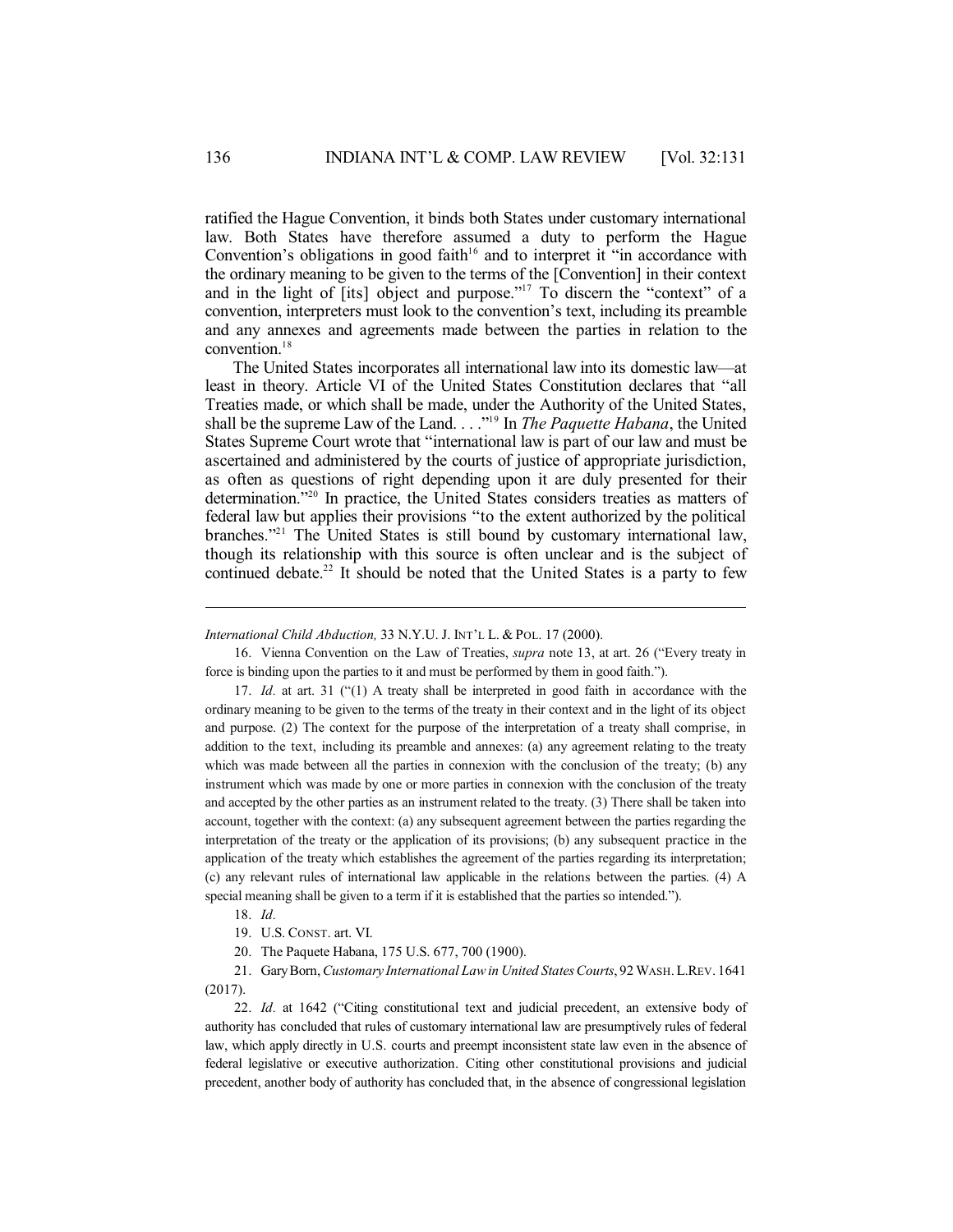human rights treaties;<sup>23</sup> its ratification of the Hague Convention may express significant attention toward the specific crime of international child abduction.

Canada's approach to treaties is similar to that of the United States: once ratified, treaties are incorporated into domestic law by legislation that gives them the force of domestic law. In the realm of customary international law, Canada follows the principle of "adoption," in which the courts "may adopt rules of customary international law as common law rules in order to base their decisions upon them, provided there is no valid legislation that clearly conflicts with the customary rule." <sup>24</sup> As the Supreme Court of Canada wrote,

the doctrine of adoption operates in Canada such that prohibitive rules of customary international law should be incorporated into domestic law in the absence of conflicting legislation. The automatic incorporation of such rules is justified on the basis that international custom, as the law of nations, is also the law of Canada unless, in a valid exercise of its sovereignty, Canada declares that its law is to the contrary.<sup>25</sup>

#### III. ARTICLE 13(B) AND DOMESTIC VIOLENCE

Signatories to the Hague Convention are "firmly convinced that the interests of children are of paramount importance in matters relating to their custody."<sup>26</sup> A return order under the Hague Convention runs counter to this purpose if it places children in extremely dangerous living situations, such as war zones, or in close proximity to people who would cause them grave harm. To address this, the Hague Convention's drafters included an affirmative defense to a return order in Article 13(b):

Notwithstanding the provisions of [Article 12, explaining the Convention's statute of limitations], the judicial or administrative authority of the requested State is not bound to order the return of the child if . . .

(b) there is a *grave risk* that his or her return would expose the child

or a U.S. treaty, rules of customary international law will generally be matters of state law. A third body of commentary proposes other approaches, suggesting that customary international law be treated either as a form of general common law (subject to independent development in state and federal courts) or a sui generis category of 'non-preemptive federal law.'"); *see also* Lea Brilmayer, *Federalism, State Authority, and the Preemptive Power of International Law*, 1994 SUP. Ct. REV. 295 (1994).

<sup>23.</sup> For a list of multilateral treaties to which the United States is a party, see *28: Convention of 25 October 1980 on the Civil Aspects of International Child Abductions*, HAGUE CONFERENCE ON PRIVATE INTERNATIONAL LAW (July 19, 2019), https://www.hcch.net/en/instruments/ conventions/status-table/?cid=24 [https://perma.cc/NDJ8-MXLK].

<sup>24.</sup> R. v. Hape, 2007 CarswellOnt 3563, ¶ 36 (Can.).

<sup>25.</sup> *Id.* ¶ 39.

<sup>26.</sup> Hague Convention on the Civil Aspects of International Child Abduction, *supra* note 3, at 1.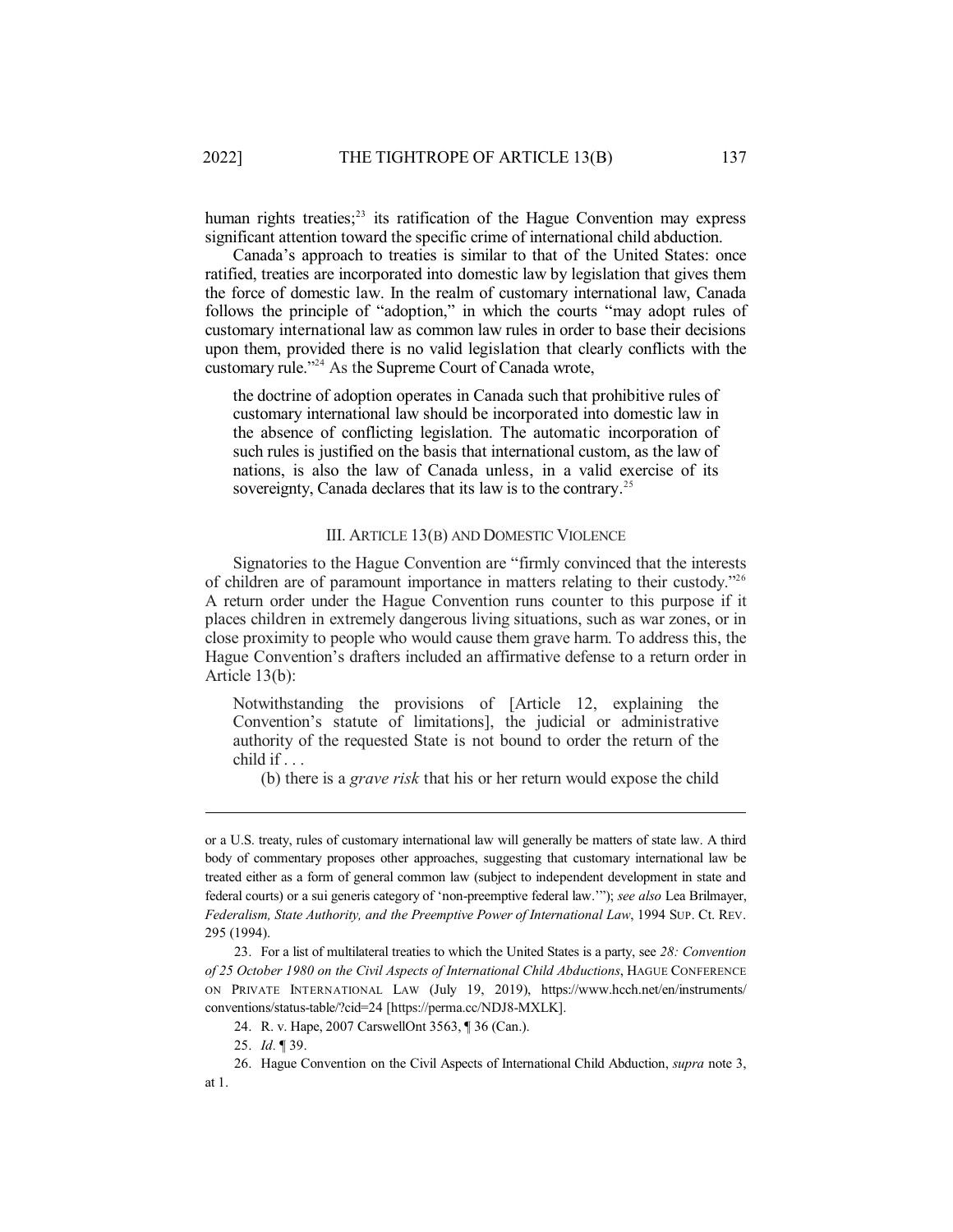to physical or psychological harm or otherwise place the child *in an intolerable situation*." 27

By design, this defense is difficult to assert. An important aspect of the Hague Convention is the mutual acknowledgment between States that the ultimate welfare of a child is best determined by courts of the child's habitual residence, not by foreign courts.<sup>28</sup> If States generally refused return orders and preferred to judge the merits of custody disputes themselves, comity between States would decay, and the Hague Convention would lose most of the effectiveness it derives from State cooperation.<sup>29</sup> Furthermore, if foreign judges preferred to decide foreign custody disputes under the Hague Convention themselves, this would create an incentive for abductors to forum-shop. Parental abductors would have an incentive to take their children to countries with favorable interpretations of family law rather than resolving matters in their local jurisdictions. Courts are therefore reluctant to grant Article 13(b)'s defense. 30

This reluctance is due both to the high burden of proof necessary in Hague Convention proceedings and the substantial level of domestic violence necessary to trigger Article 13(b). First, both the United States and Canada require that an Article 13(b) defense be proven by "clear and convincing" evidence, not the typical "preponderance of the evidence" of civil lawsuits.<sup>31</sup> This higher burden was criticized as a harmful addition to the Hague Convention and outside its requirements and purpose; in fact, the exact burden of proof is never mentioned in the Hague Convention and is simply a creation by member States striving to fulfill the Convention's purpose.<sup>32</sup>

Next, even if the defense is successfully asserted, Article 18 states that Article 13 "do[es] not limit the power of a judicial or administrative authority to order the return of the child at any time." <sup>33</sup> One common reason for returning abducted children despite a successful Article 13(b) defense is that the child's State of habitual residence has the capability to protect the child from grave harm with undertakings such as protective orders or alternative living arrangements.<sup>34</sup>

32. *See* Karen Brown Williams, *Fleeing Domestic Violence: A Proposal to Change the Inadequacies of the Hague Convention on the Civil Aspects of International Child Abduction in Domestic Violence Cases*, 4 J. MARSHALL L.J. 39, 73-74 (2011).

<sup>27.</sup> *Id.* at art. 13(b) (emphasis added).

<sup>28.</sup> *See* Nicholas Bala & Mary Jo Maur, *The Hague Convention on Child Abduction: A Canadian Primer*, 33 CANADIAN FAM. L.Q. 267, 282 (2014).

<sup>29.</sup> *See In re* Application of Adan, 437 F.3d 381, 395 (3d Cir. 2006).

<sup>30.</sup> *See* ELISA PEREZ-VERA,EXPLANATORY REPORT ON THE 1980 HCCH CHILD ABDUCTION CONVENTION 427, 459 (1981).

<sup>31.</sup> 22 U.S.C. § 9003(e)(2)(A); *see, e.g.*, Husid v. Daviau, 2012 ONSC 547 ¶ 104. For discussion and criticism of this burden of proof, see Jane H. Aiken & Jane C. Murphy, *Evidence Issues in Domestic Violence Civil Cases,* 34 FAM. L.Q. 43 (2000).

<sup>33.</sup> Hague Convention on the Civil Aspects of International Child Abduction, *supra* note 3, at 100.

<sup>34.</sup> *See, e.g.,* Krefter v. Wills*,* 623 F. Supp. 2d 125 (D. Mass. 2009); Achakzad v. Zemaryalai,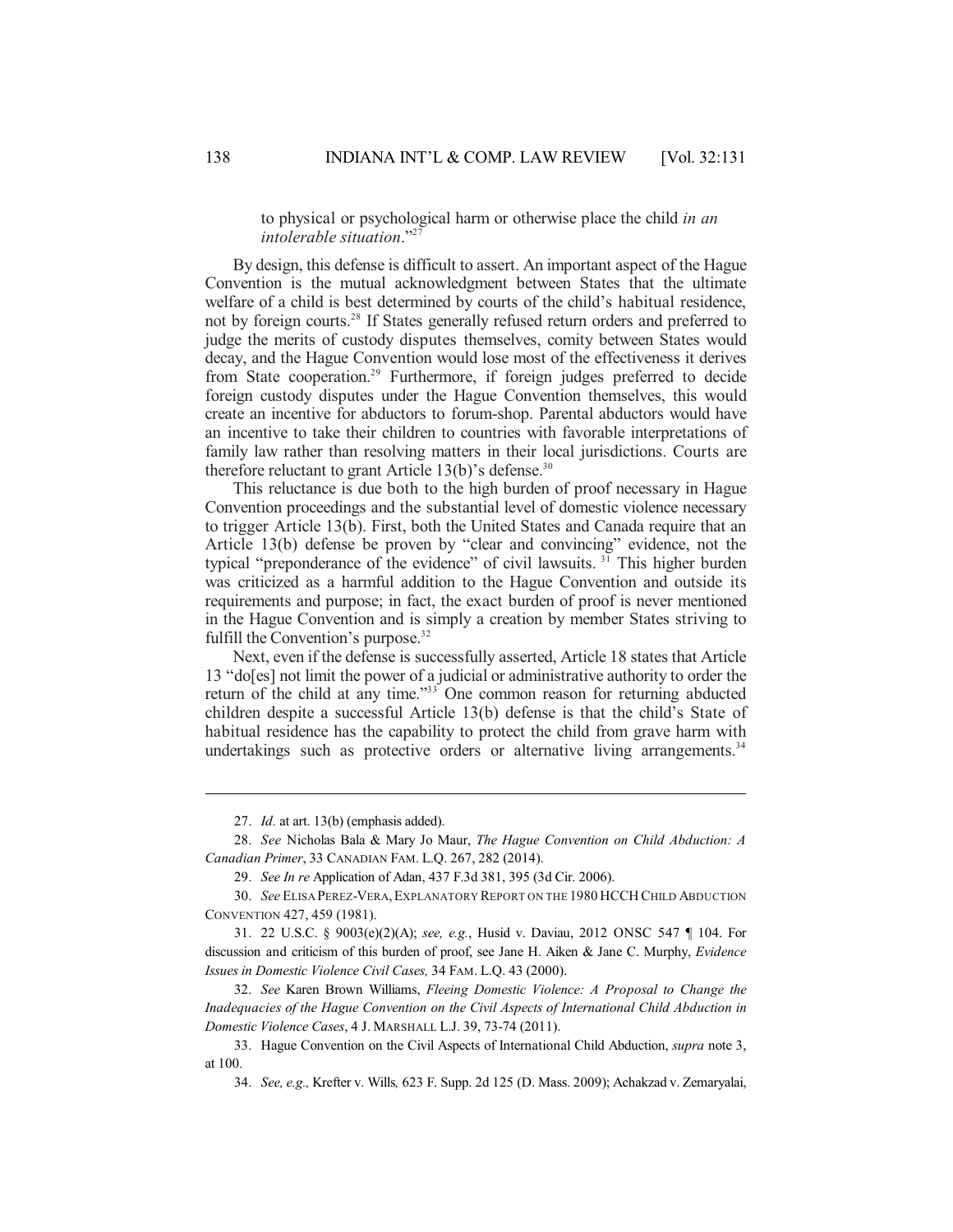Though orders of undertakings preserve the sovereignty of contracting States, they would likely be ineffective if a State government could not secure the child's safety before the abduction or if the abusing parent can still reach or communicate with the abducting parent or abducted children.<sup>35</sup>

Next, in both Canada and the United States, courts have found significant levels of domestic violence to a child to constitute a "grave risk" of serious physical or psychological harm or an "intolerable situation" under Article 13(b).<sup>36</sup> The amount of potential harm to a child upon his or her return must rise to a level higher than "ordinary" risk,<sup>37</sup> barring all but the most significant cases. Luckily, this high requirement has great potential to broaden: since the Hague Convention's creation in 1980, perceptions of domestic violence as a global health crisis have risen, and it is increasingly viewed as a societal scourge rather than a concern limited to the family members afflicted. <sup>38</sup> Domestic violence is now acknowledged as complex and pervasive: it can be physical, psychological, or financial,<sup>39</sup> and scholars have proposed that it is best described as a systematic pattern of abuse rather than a series of isolated incidents.<sup>40</sup> Though the Hague

2010 CarswellOnt 5562 (Can.). For U.S. cases, *see, e.g.,* Simcox v. Simcox, 511 F.3d 594, 607-08 (6th Cir. 2007) (dividing Hague Convention cases into three broad categories and laying a framework describing when undertakings are unnecessary and when undertakings are relevant. Undertakings "should be adopted only where the court satisfies itself that the parties are likely to obey them," which is by definition a more subjective evaluation on the part of an adjudicator. *Id.* at 608.); Tsarbopoulos v. Tsarbopoulos, 176 F. Supp. 2d 1045, 1057 (E.D. Wash. 2001) (stating that if a person seeking to defeat a return order successfully proves that the State of habitual residence lacks the capacity to protect the child, this often influences a judge's decision as to undertakings).

35. *See, e.g., Krefter*, 623 F. Supp. 2d at 137-38 (D. Mass. 2009) (critiquing the usefulness of undertakings in situations of domestic violence); *see also* Miranda Kaye, *The Hague Convention and the Flight From Domestic Violence: How Women and Children Are Being Returned by Coach and Four*, 13 INT'L J.L. POL'Y & FAM. 191, 192 (1999) (women who fled their countries to escape situations of domestic violence often do so out of necessity, due to the ineffectiveness of authorities in the State of habitual residence).

36. *See, e.g.,* Walsh v. Walsh, 221 F.3d 204 (1st Cir. 2000); *see also* Callicutt v. Callicutt, 2014 CarswellMan 339 (Can.).

37. *See* PEREZ-VERA, *supra* note 30, at 460; *see also* Thomson v. Thomson, [1994] 3 S.C.R. 551 (Can.) ¶ 82; *see also* F. (R.) v. G. (M.), 2002 CanLII 41087 (Can.).

38. *ViolenceAgainst Women*,WORLD HEALTH ORG. (Mar. 9, 2021), https://www.who.int/en/ news-room/fact-sheets/detail/violence-against-women **[**https://perma.cc/Z4JC-AAE7]; Nicholas Bala & Jaques Chamberland, *Family Violence and Proving "Grave Risk" for Cases Under the Hague Convention Article 13(b)* 5-6 (June 2015) (Queen's University Legal Research Paper No. 2017-091).

39. *See* WORLD HEALTH ORG., *supra* note 38; *see also* Monica A. Lutgendorf, *Intimate Partner Violence and Women's Health*, OBSTETRICS &GYNECOLOGY, 134(3) (describing the forms which domestic violence can take, including physical violence, sexual violence, stalking, and psychological aggression).

40. *See* M. A. Dutton & L. A. Goodman, *Coercion in Intimate Partner Violence: Toward a New Conceptualization*, 52 SEX ROLes 743 (2005).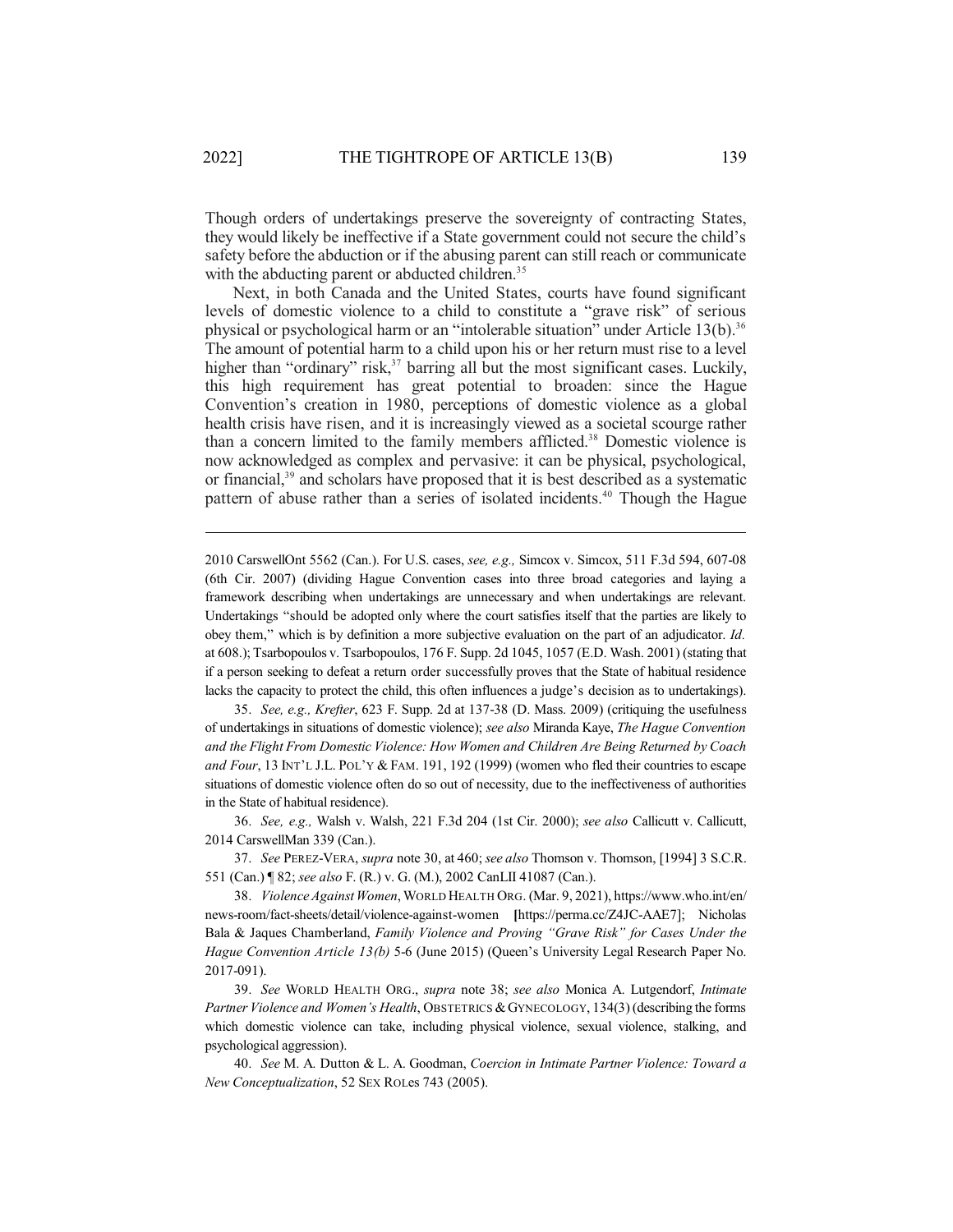Convention demands a significant amount of violence to take effect, as the understanding of domestic violence changes, the Hague Convention's reach broadens as well.

In many cases, the serious physical or psychological harm at issue is directed to a parent or primary caretaker, not toward the child themselves. However, serious physical or psychological harm inflicted upon a caretaker still has a grave effect on children, not only because it could be transferred to a child but also because of its psychological effects upon the entire household. Current social science research suggests that children require a secure relationship with their primary caretakers for proper emotional and cognitive development. <sup>41</sup> Violence against a caretaker disrupts this relationship, causing significant psychological harm and lack of development.<sup>42</sup> Continued witnessing of abuse to a caretaker also has dire developmental consequences.<sup>43</sup> Returning a child to a living situation rife with abuse, even if the child was only a witness, would therefore run counter to the purpose of the Hague Convention and the obligations of each

41. *See* Isabelle Mueller & Ed Tronick, *Early Life Exposure to Violence: Developmental Consequences on Brain and Behavior*, FRONT.BEHAV. NEUROSCI. 156, 157 (2019); Stephanie Holt et al., *The Impact of Exposure to Domestic Violence on Children and Young People: A Review of the Literature,* 32 CHILD ABUSE & NEGLECT 797 (2008).

42. N. Letourneau, et al., *Supporting Mothering: Service Providers' Perspectives of Mothers and Young Children Affected by Intimate Partner Violence,* 34 RES. NURS. HEALTH 196 (2011) (". . . mothers who experienced IPV ["intimate partner violence"] spent more energy than usual trying to meet basic safety and survival needs, limiting the available energy to cope with other events. Service providers commented that mothers who experienced IPV were ''so beaten down that they had little or nothing left for their children . . . ."); Pels, T., van Rooij, F. B., & Distelbrink, M., *The Impact of Intimate Partner Violence ("IPV") on Parenting by Mothers within an Ethnically Diverse Population in the Netherlands*, 30 J. FAM. VIOLENCE 1055, 1056 (2015) ("The lack of support and diminished wellbeing due to IPV can lead to hyper-vigilant, unresponsive, and overly permissive or controlling parenting behavior, as well as to a lack of emotional support for children, insufficient parental protection from witnessing IPV or from becoming a direct victim of the violence."); *see also* Caroline A. Greene et al., *Psychological and Physical Intimate Partner Violence and Young Children's Mental Health: The Role of Maternal Posttraumatic Stress Symptoms and Parenting Behaviors*, 77 CHILD ABUSE & NEGLECT 168 (2018) (finding that while physical or psychological IPV to a caretaker does not have a direct correlation to a preschool-age child's likelihood of externalizing this behavior, a strong correlation exists between IPV and caretaker PTSD, and between caretaker PTSD and mental health problems in children).

43. *See* Clare Bridget Noonan & Pamela Doreen Pilkington, *Intimate Partner Violence and Child Attachment: A Systematic Review and Meta-Analysis*, 109 CHILD ABUSE &NEGLECT 104765 (2020) ("Exposure to IPV includes a child's experience of IPV through their awareness that violence occurs between their parents, regardless of whether they directly witness it . . . . It also refers to the secondary effects of violence on children. Secondary effects may be seen when the child is not the direct victim of violence, but they are impacted indirectly through the effect it may have on their caregiver and parenting practices." (citations omitted)); *see also* TARYN LINDHORST & JEFFREY L. EDLESON, BATTERED WOMEN, THEIR CHILDREN AND INTERNATIONAL LAW (2012).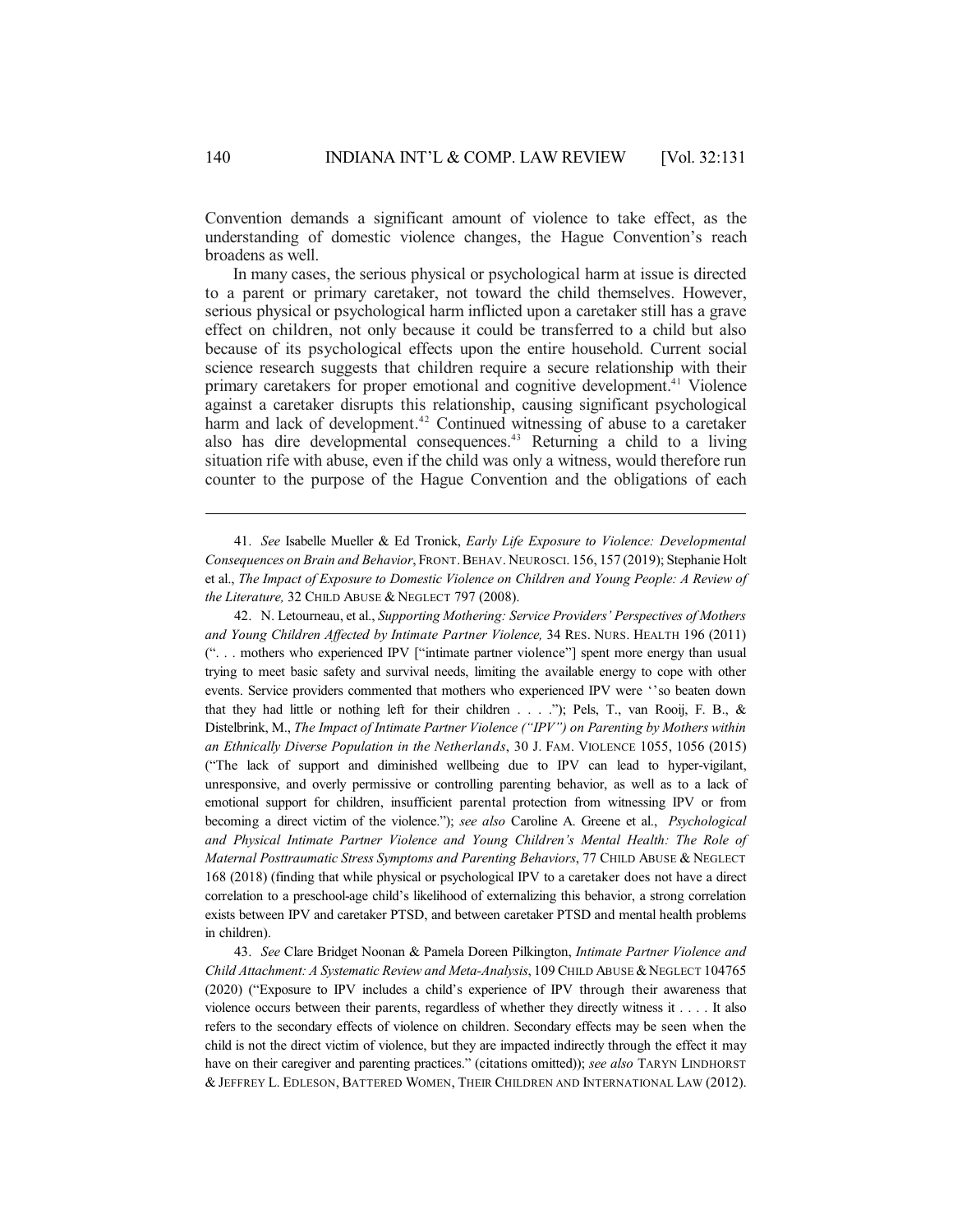member State.

When an abducting parent who experienced domestic violence asserts an Article 13(b) defense, but the abducted child was solely a witness to this violence, would Article 13(b) apply? Canadian Courts usually answer in the affirmative. Courts in the United States vary in their interpretations of Article 13(b): some take the Canadian approach, while others see violence towards a caretaker as distinct from violence to a child and will give it far less weight while deciding whether to consider the child in grave risk of harm.<sup>44</sup> The following two sections compare these approaches.

### IV. PERSPECTIVE OF THE UNITED STATES

In general, the United States favors policies that discourage child abduction rather than policies that allow abduction in cases of domestic violence,<sup>45</sup> though courts now recognize domestic violence during Hague Convention proceedings with greater frequency.<sup>46</sup> Some have proposed that the burden of Article 13(b) be lowered, yet make use of undertakings if the abuse is not proven beyond a "clear and convincing" standard. <sup>47</sup> Others have proposed examining Article 13(b) through the lens of U.S. tort law, utilizing the torts concept of the "zone of danger" to analyze whether harm to a primary caretaker would be transferred to a child. 48

<sup>44.</sup> *See*Kevin Wayne Puckett, *TheHagueConvention on InternationalChild Abduction:Can Domestic Violence Establish the Grave Risk Defense Under Article 13*, 30 J. AM. ACAD. MATRIMONIAL L. 259, 264 (2017).

<sup>45.</sup> ShaniM. King, *The Hague Convention and Domestic Violence: Proposalsfor Balancing the Policies of Discouraging Child Abduction and Protecting Children from Domestic Violence*, 47 FAM. L.Q. 299, 306 (2013).

<sup>46.</sup> Montes v. Toscano (In re M.V.U.), 2020 IL App (1st) 1191762, ¶ 40.

<sup>47.</sup> Kyle Simpson, *What Constitutes a Grave Risk of Harm: Lowering the Hague Child Abduction Convention's Article 13(b) Evidentiary Burden to Protect Domestic Violence Victims*, 24 GEO. MASON L. REV. 841, 862 (2017).

<sup>48.</sup> Andrew A. Zashin, *Domestic Violence by Proxy: A Framework for Considering a Child's Return under the 1980 Hague Convention on the Civil Aspects of International Child Abduction's Article 13(b) Grave Risk of Harm Cases Post Monasky*, 33 J. AM. ACAD. MATRIMONIAL L. 571, 588-89 (2021). The author proposes a four-step inquiry:

<sup>1)</sup> are the children in question in such proximity to the danger;

<sup>2)</sup> that they themselves are in danger of the same injuries as the parent who is the direct victim of violence;

<sup>3)</sup> and if returned to their habitual residence the children would be put in grave risk of harm or an otherwise intolerable situation;

<sup>4)</sup> for which the legal system of the habitual residence cannot protect the children even if appropriate undertakings are employed.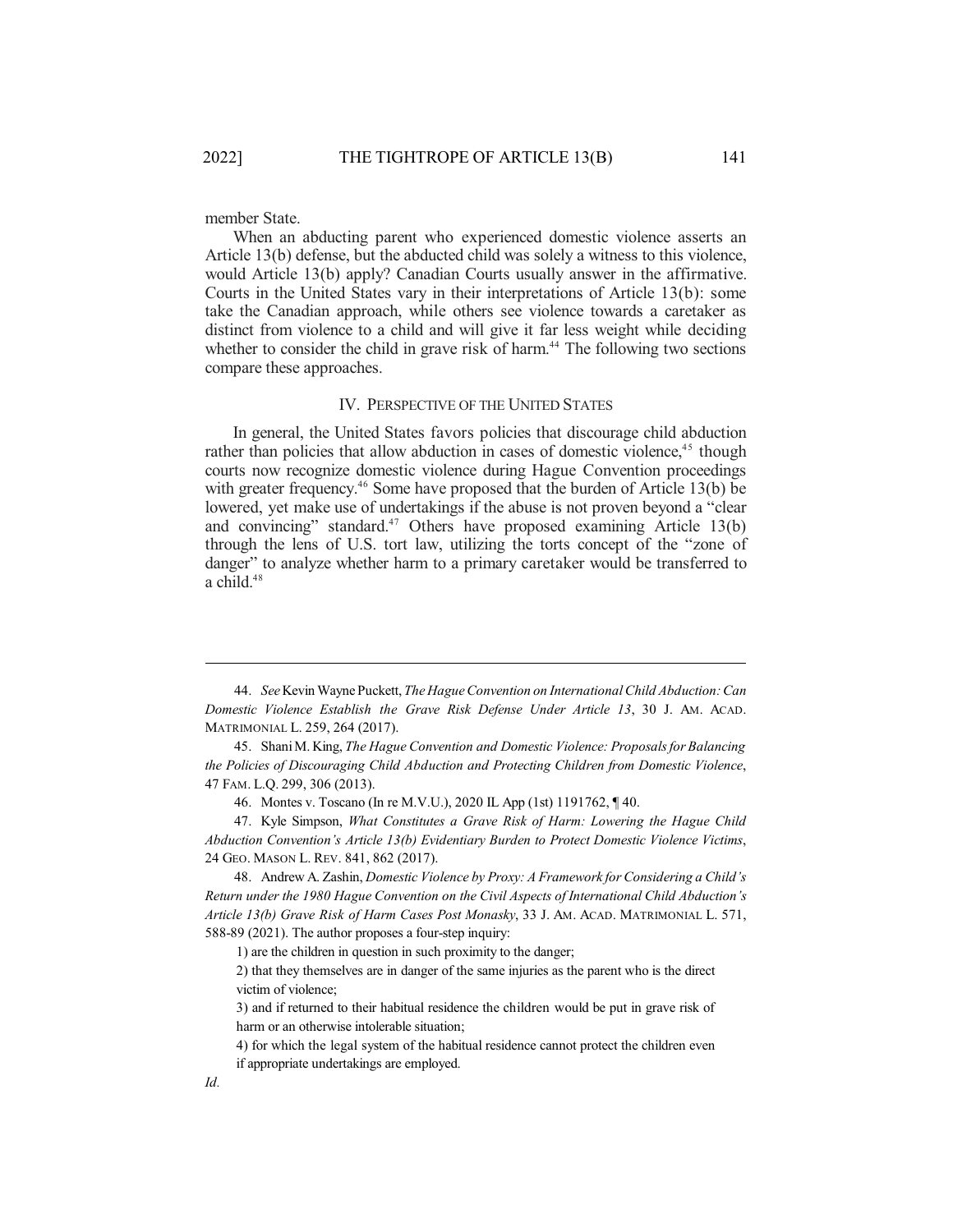### *A. Judicial Approach to "Grave Risk of Harm"*

When adjudicating Article 13(b) defenses in which a caretaker, but not the abducted child, experiences harm, United States courts take two general perspectives. First, a court would accept an Article 13(b) defense only when harm might be transferred from the caretaker to the child if returned. If a child was never the target of grave harm, the child's position would not be of the "intolerable" nature demanded by Article 13(b), and a return order would not be proper. Decisions of the Sixth Circuit,<sup>49</sup> Second Circuit,<sup>50</sup> and the Southern District of New York<sup>51</sup> take this perspective. Next, other courts accept the Article 13(b) defense when grave harm to a caretaker is proven, even if no grave harm inflicted upon the abducted child is proven. Since young children are dependent physically and emotionally upon their parents or primary caretakers, and since witnessing domestic violence has harmful effects upon a child, if a caretaker would be subjected to grave harm by returning to the home State, the child would experience harm as well. Courts of the Seventh Circuit,<sup>52</sup> Eleventh Circuit,<sup>53</sup> and Illinois Court of Appeals<sup>54</sup> hold this perspective. The following sections exemplify the reasoning of both sides.

# *B. Harm to a Caretaker Is Separate from Harm to a Child*

### *i.* Walsh v. Walsh *(1st Circuit Court of Appeals, 2000)*

In *Walsh v. Walsh,* the First Circuit based its decision upon the likelihood that serious harm inflicted by a father upon his spouse would be transferred to her minor children; as such, the court denied the father's return order.<sup>55</sup> In this case, a mother of two children was abused by her husband for five years, beginning shortly after their marriage began. <sup>56</sup> At the time of the abuse, the parents had two minor children, eight-year-old M.W. and two-year-old E.W, while the father had two adult children from another marriage. At the hands of her husband, the mother sustained injuries, including bruises on her face, chest, and knees, and one injury to her lower spine. <sup>57</sup> After reporting these injuries to a third party, the police were called to investigate the ongoing abuse, which the husband denied.<sup>58</sup> Later, the husband initiated a fight with one of his adult sons, after which the

<sup>49.</sup> *See, e.g.,* Simcox v. Simcox, 511 F.3d 594, 607 (6th Cir. 2007).

<sup>50.</sup> *See, e.g.,* Ermini v. Vittori, 758 F.3d 153, 164 (2d Cir. 2014).

<sup>51.</sup> *See, e.g.,* In re Lozano, 809 F. Supp. 2d 197, 221 (S.D.N.Y. 2011).

<sup>52.</sup> *See, e.g.,* Van De Sande v. Van De Sande, 431 F.3d 567, 570 (7th Cir. 2005).

<sup>53.</sup> *See, e.g.,* Gomez v. Fuenmayor, 812 F.3d 1005, 1014 (11th Cir. 2016) (it "requires no stretch of the imagination to conclude that serious, violent domestic abuse repeatedly directed at a parent can easily be turned against a child.").

<sup>54.</sup> *See, e.g.,* Montes v. Toscano (In re M.V.U.), 2020 IL App (1st) 1191762, ¶ 48.

<sup>55.</sup> Walsh v. Walsh, 221 F.3d 204, 221 (1st Cir. 2000).

<sup>56.</sup> *Id.* at 209.

<sup>57.</sup> *Id.* at 209-10.

<sup>58.</sup> *Id.*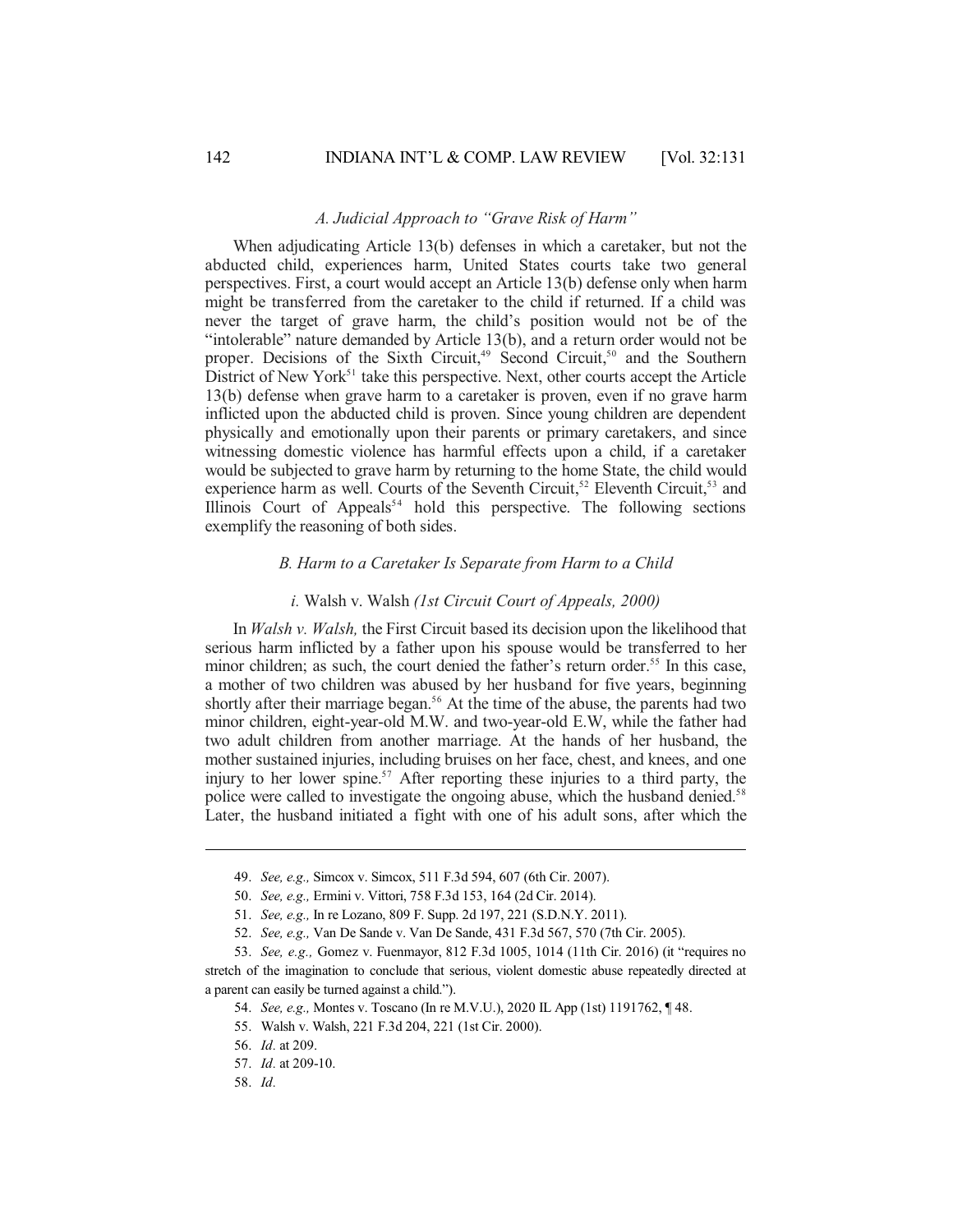husband threatened M.W. <sup>59</sup> M.W. and the mother testified that the husband had hit M.W. on several occasions but not to the extent that the mother was abused.<sup>60</sup> After several more incidents of abuse—and after the mother fled her home for her safety—she sought a protective order with conditions that the father would "stay away from the family home" and that she would not "take the children out of the jurisdiction." <sup>61</sup> After a subsequent assault despite this order, the mother applied for an Irish passport then took her children by plane to the United States, contrary to the protective order. <sup>62</sup> Later that year, the father filed a return order under the Hague Convention, and in court, the mother raised the defense of Article 13(b).<sup>63</sup> The District Court of Massachusetts decided in favor of the father on the basis that the children did not experience the grave risk of harm demanded by Article 13(b) and ordered the return of the children. <sup>64</sup> The mother appealed.

The appellate court held that the children would be at grave risk of harm if returned in proximity to their father, though it did not see the two harms as identical. Rather, the court focused on the probability that the father's violence would be transferred to the children. The court gave the following five reasons: (1) that the father's assaults upon the mother due to his "uncontrollably violent temper" did not lessen when he was in the presence of minor children; (2) that his violence "knows not the bonds between parent and child or husband and wife, which should restrain such behavior[;]" (3) that the father showed potential to harm persons younger than he, as exhibited by additional testimony in which he assaulted a young man in the presence of his family; (4) that "credible social science literature establishes that serial spousal abusers are also likely to be child abusers[;]" and (5) that U.S. state and federal law held that children "are at an increased risk of physical and psychological injury themselves when they are in contact with a spousal abuser." <sup>65</sup> The court held that these factors were "sufficient to make a threshold showing of grave risk of exposure to physical or psychological harm," 66 and denied the father's return order. The Court of Appeals interpreted the Hague Convention broader than the lower court—it did not wholly disregard the father's violence because it was not directed at the children—but rather than focusing on potential harm to the mother, it described the likelihood

65. *Id.*; *see, e.g.,* Jeffrey L. Edleson, *The Overlap Between Child Maltreatment and Woman Battering*, 5 VIOLENCE AGAINST WOMEN 134 (1999); Anne E. Appel & George W. Holden, *The Co-Occurrence of Spouse and Physical Child Abuse:A Reviewand Appraisal*, 12 J.FAM.PSYCHOL. 578 (1998); Lee H. Bowker et al., *On the Relationship Between Wife Beating and Child Abuse*, *in* Kersti Yllo & Michele Bograd, FEMINIST PERSPECTIVES ON WIFE ABUSE 158 (1988); Susan M. Ross, *Risk of Physical Abuse to Children of Spouse Abusing Parents*, 20 CHILD ABUSE &NEGLECT 589 (1996); *see also Walsh*, 221 F.3d at 220.

66. *Walsh*, 221 F.3d at 220.

<sup>59.</sup> *Id.*

<sup>60.</sup> *Id.* at 212.

<sup>61.</sup> *Id.* at 210-11.

<sup>62.</sup> *Id.*

<sup>63.</sup> *Id.* at 212.

<sup>64.</sup> *Id.* at 217.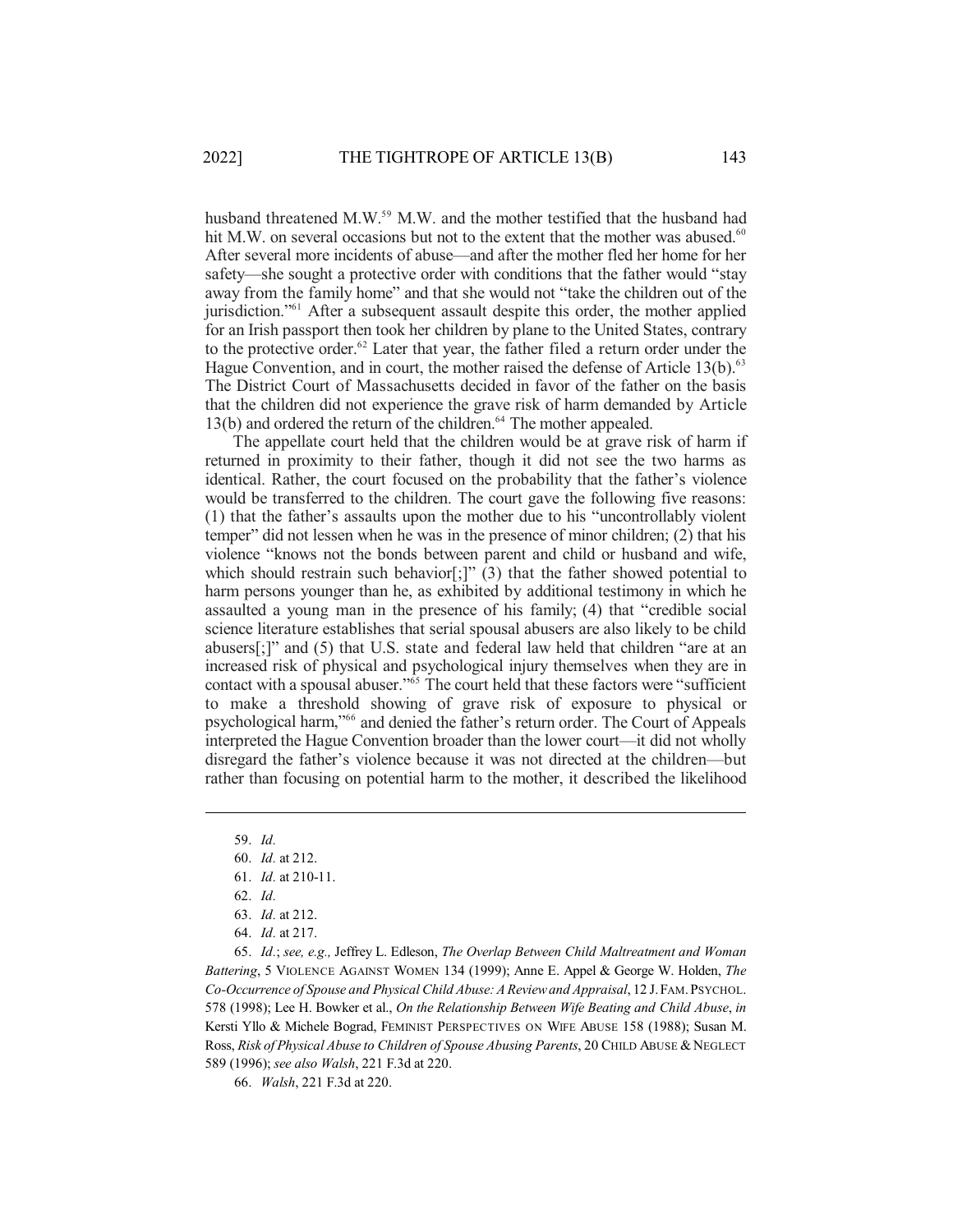that the children would be caught in the crossfire of violence.

### *ii.* Whallon v. Lynn *(1st Circuit Court of Appeals, 2000)*

Three months after the decision of *Walsh*, the First Circuit revisited Article 13(b). In *Whallon*, the court denied an abducting mother's Article 13(b) defense and ordered a return because none of the harm was directed at the child and, furthermore, did not reach the "grave" risk anticipated by the Hague Convention. 67

In this case, the mother and father lived in Mexico with their five-year-old child. For approximately three years after the child's birth, the father performed typical parental duties, including "driving [the child] to and from nursery school every day for almost two years; buying the child clothes; helping her with homework and art projects; attending various school activities; and taking the child to the doctor when she was sick." 68 In 1999, when the father learned that the mother intended to bring the child to the United States to visit the mother's parents, he filed a petition with a Mexican court to gain full custody. This petition was denied; the Mexican court concluded that the father "had failed to establish the imminent danger, absolute abandonment, or sort of corruption or mistreatment required to terminate a mother's custody . . . ." <sup>69</sup> Several attempts to block the mother and child from leaving Mexico failed, and when they arrived in the United States, the father brought a suit under the Hague Convention for the child's return. The mother objected under Article 13(b), and in defense of her assertion, she described a lengthy pattern of verbal abuse that the father inflicted against her as well as several incidents of physical abuse against her and her child. <sup>70</sup> The district court found that while the father likely committed the abuse which the mother mentioned, it did not rise to the level of harm anticipated by the Convention and ordered the child's return. <sup>71</sup> The mother appealed.

The First Circuit found no likelihood of transference of harm to the child and, furthermore, that the harm alleged by the mother did not meet the "grave" standard of Article 13(b).<sup>72</sup> It considered how the mother "never alleged that [the father] abused [their child], either physically or psychologically, and concluded that the close relationship between father and child did not imply harm which may come from a return." <sup>73</sup> The court also considered whether the child would experience psychological harm from the allegations of violence towards the mother and concluded that any which may arise did not meet Article 13(b)'s

<sup>67.</sup> Whallon v. Lynn, 230 F.3d 450, 453-54 (1st Cir. 2000).

<sup>68.</sup> *Id.* at 453.

<sup>69.</sup> *Id.*

<sup>70.</sup> *Id.*

<sup>71.</sup> *Id.* at 453-54.

<sup>72.</sup> *Id.* at 460 ("allegations of verbal abuse and an incident of physical shoving are distinct from the 'clear and long history of spousal abuse' presented in *Walsh*.").

<sup>73.</sup> *Id.*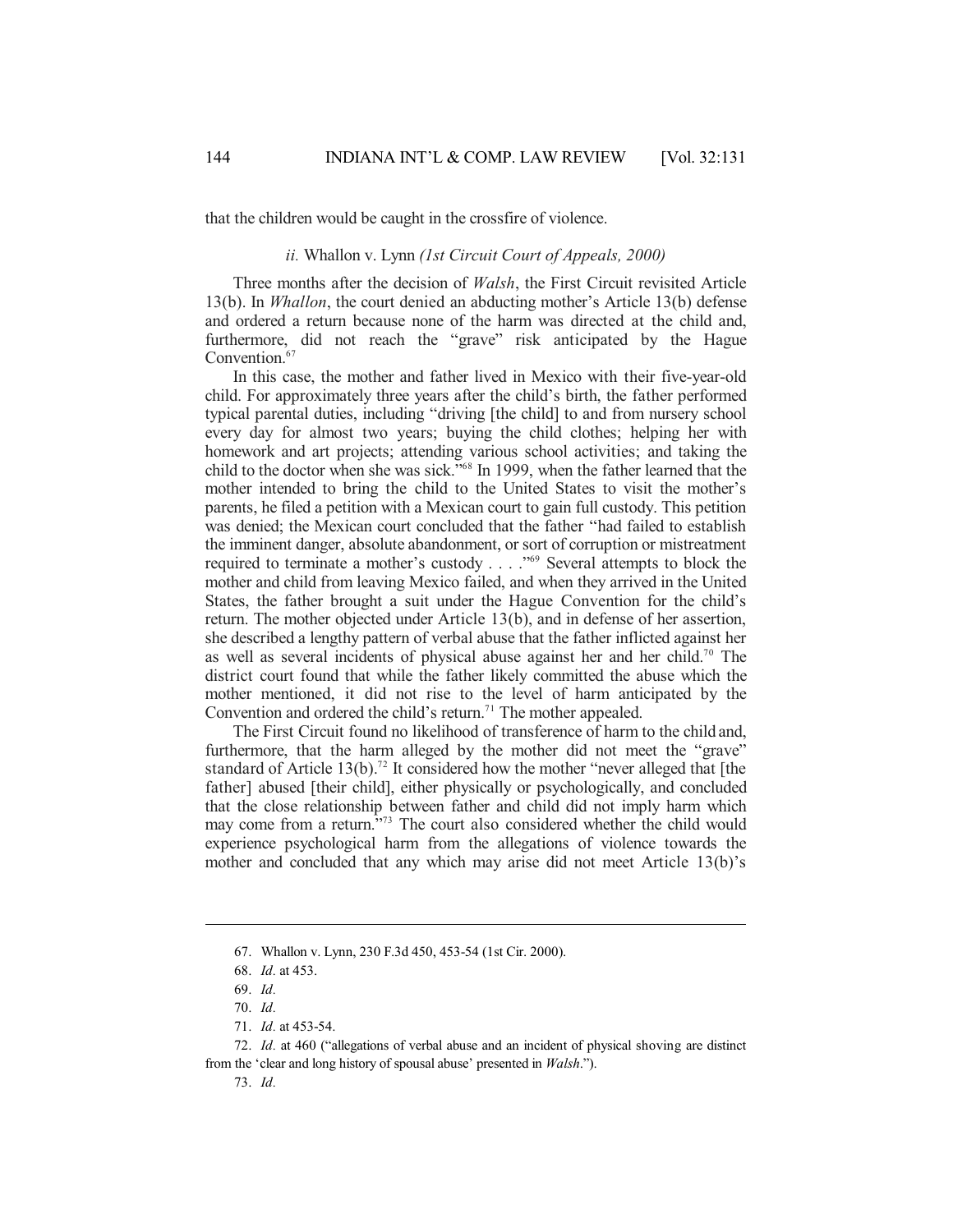standard. <sup>74</sup> The court's distinction between harm to the mother and harm to the child makes it difficult to consider those harms the same. If the facts in *Whallon* differed, the First Circuit's perspective on Article 13(b) might have taken a different route.

# *iii.* Lozano v. Alvarez *(Southern District of New York, 2011)*

In this case, the court denied a return order under Article 13(b)—though it found evidence that the abducting mother experienced serious emotional and psychological abuse at the hands of the father—because sufficient undertakings existed to prevent the father's abuse from reaching the child in the future.<sup>75</sup> Here, both the mother and father lived in Columbia but met in London, England. Several months after the two began dating, the mother moved into the father's flat, and the two welcomed a child one year later. The mother testified that a few months after the parents began living together, she experienced a continuous pattern of physical and emotional abuse from the father, including kicks to her stomach while she was pregnant, sexual abuse, a pattern of control over her acquaintances and relationships, and indications for her to commit suicide. <sup>76</sup> The mother fled to a domestic violence shelter in the United Kingdom. When the mother later fled to New York with her child, the mother was diagnosed with post-traumatic stress disorder by a licensed therapist. <sup>77</sup> After the mother's flight, the father filed a petition under the Hague Convention, to which the mother asserted an Article 13(b) defense.

In its analysis, the court cited several cases from the Eastern and Southern Districts of New York in which a primary caretaker suffered abuse which could reach the standard of "grave," but in which an Article 13(b) defense was denied because of undertakings or of an absence of abuse which might likely be transferred to the child. <sup>78</sup> The court denied the mother's Article 13(b) defense because it was unable to conclude that the child's trauma stemmed from the father's actions and not from the mother taking her suddenly from her home, ceasing contact with her family, or living in a domestic violence shelter. 79 Therefore, the court concluded that it was "impossible to determine, by even a preponderance of the evidence, that the child's trauma was caused by anything [the father] did to the child."<sup>80</sup> Though the court was unable to conclude that the child was harmed by her father, it did conclude that the mother suffered

80. *Id.*

<sup>74.</sup> *Id.* ("The court considered the alleged psychological harm to Micheli from the abuse and correctly found that any such harm did not to rise to the level required for sustaining an article 13(b) exception.")

<sup>75.</sup> *See generally* Lozano v. Alvarez, 809 F. Supp. 2d 197 (S.D.N.Y. 2011).

<sup>76.</sup> *Id.* at 204*.*

<sup>77.</sup> *Id.* at 206.

<sup>78.</sup> *See* Rial v. Rijo, No. 10-CV-1578, 2010 U.S. Dist. LEXIS 39271, at 2-3 (S.D.N.Y. 2010).

<sup>79.</sup> *Lozano*, 809 F. Supp. 2d. at 224.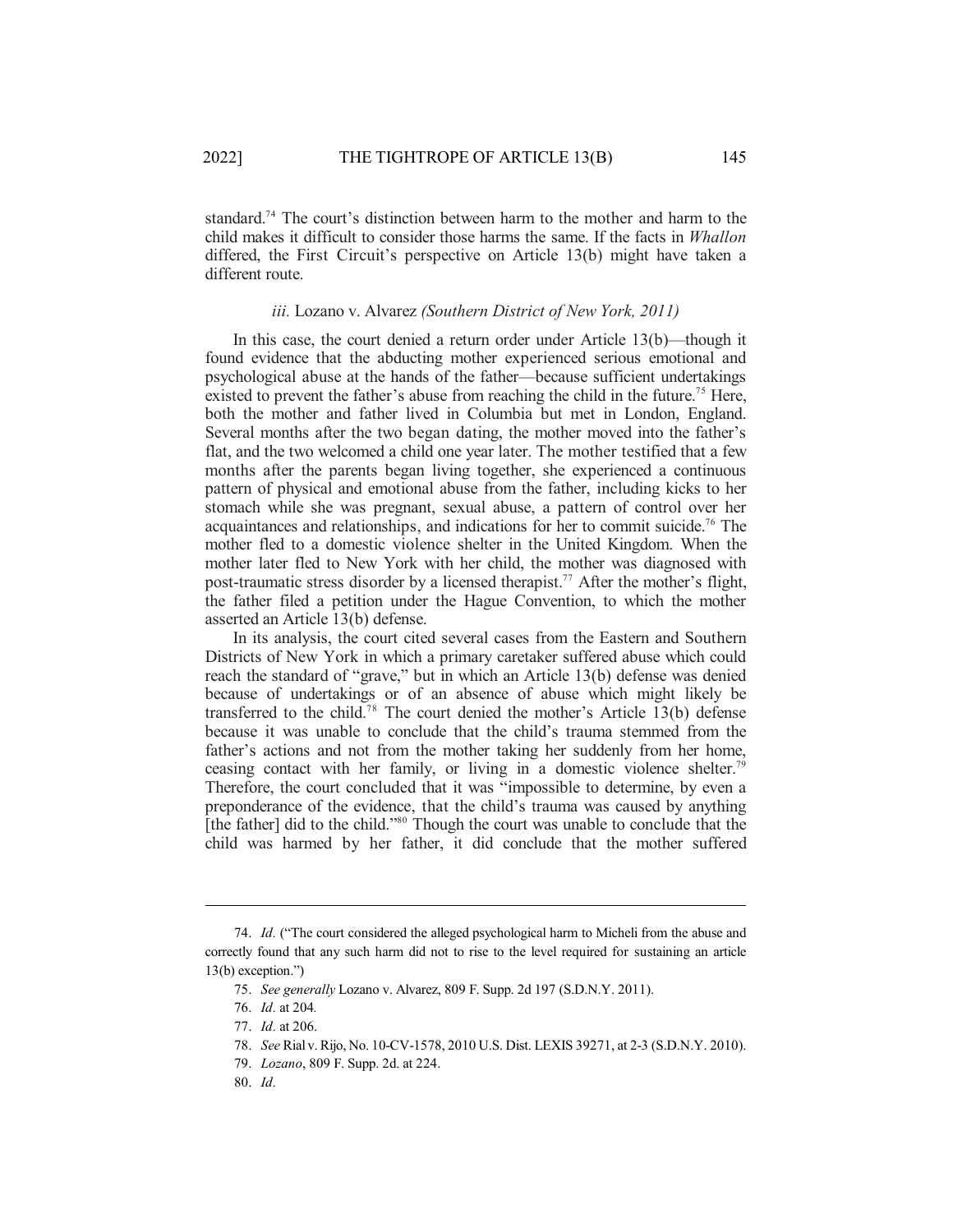emotional abuse at his hands, $81$  and the manager of the child's nursery testified that the home environment "obviously had a negative effect upon [the child]."<sup>82</sup> Despite this, the court considered the violence against the child separate from violence against the mother in its analysis, restricting the reach of the Hague Convention in this case.

### *iv.* Abdollah Naghash Souratgar v. Fair *(2d Circuit, 2013)*

Here, the court again distinguished analysis of harm to a parent from harm to a child, writing that

[s]pousal abuse . . . is only relevant under Article 13(b) if it seriously endangers the child . . . The Article 13(b) inquiry is not whether repatriation would place the respondent parent's safety at grave risk, but whether so doing would subject the child to a grave risk of physical or psychological harm. 83

Furthermore, the court held that spousal violence alone, "without a clear and convincing showing of grave risk of harm to the child," would "unduly broaden" the reach of Article 13(b) and is unacceptable as a defense.<sup>84</sup>

In this case, the mother and father were both residents of Singapore, living with their son. Over the course of their tumultuous marriage, both parents described frequent incidents of verbal and physical abuse upon each other, though the extent of this abuse against the mother—the child's primary caretaker—was not clear. <sup>85</sup> Furthermore, the district court "found no credible evidence of any harm directed against the child."<sup>86</sup> In fact, both parents testified their affection towards him, and there was no controversy as to the fact that he loved them as well. After the parents separated and began child custody proceedings, the mother moved out of the family home and, after an unsuccessful attempt, was able to take

<sup>81.</sup> The court did not explicitly mention that the mother's suffering would be considered "grave" under the Article 13(b) standard, yet in its analysis, it cited a prior case which held that "[a] grave risk of psychological harm, even construed narrowly, undoubtedly encompasses an almost certain recurrence of traumatic stress disorder." Blondin v. Dubois, 238 F.3d 153,163 (2d Cir. 2001) (alterations and internal quotation marks omitted). Since the mother was diagnosed with posttraumatic stress disorder, this would be considered "grave" harm under this standard.

<sup>82.</sup> *Id.* at 207 ("[The father] testified that the child laughed and was happy, but acknowledged that the child was not speaking when at the nursery [in the United Kingdom] . . . In contrast, Respondent testified that while living with Petitioner, the child was very quiet and depressed, did not smile, and would have tantrums.").

<sup>83.</sup> Abdollah Naghash Souratgar v. Fair, 720 F.3d 96, 103-04 (2d Cir. 2013) ("evidence of "[p]rior spousal abuse, though not directed at the child, *can support the grave risk of harm defense*," yet "evidence of this kind, however, is not dispositive in these fact-intensive cases."(emphasis added)).

<sup>84.</sup> *Id.* at 105-06.

<sup>85.</sup> *Id.* at 99.

<sup>86.</sup> *Id.* at 100-01.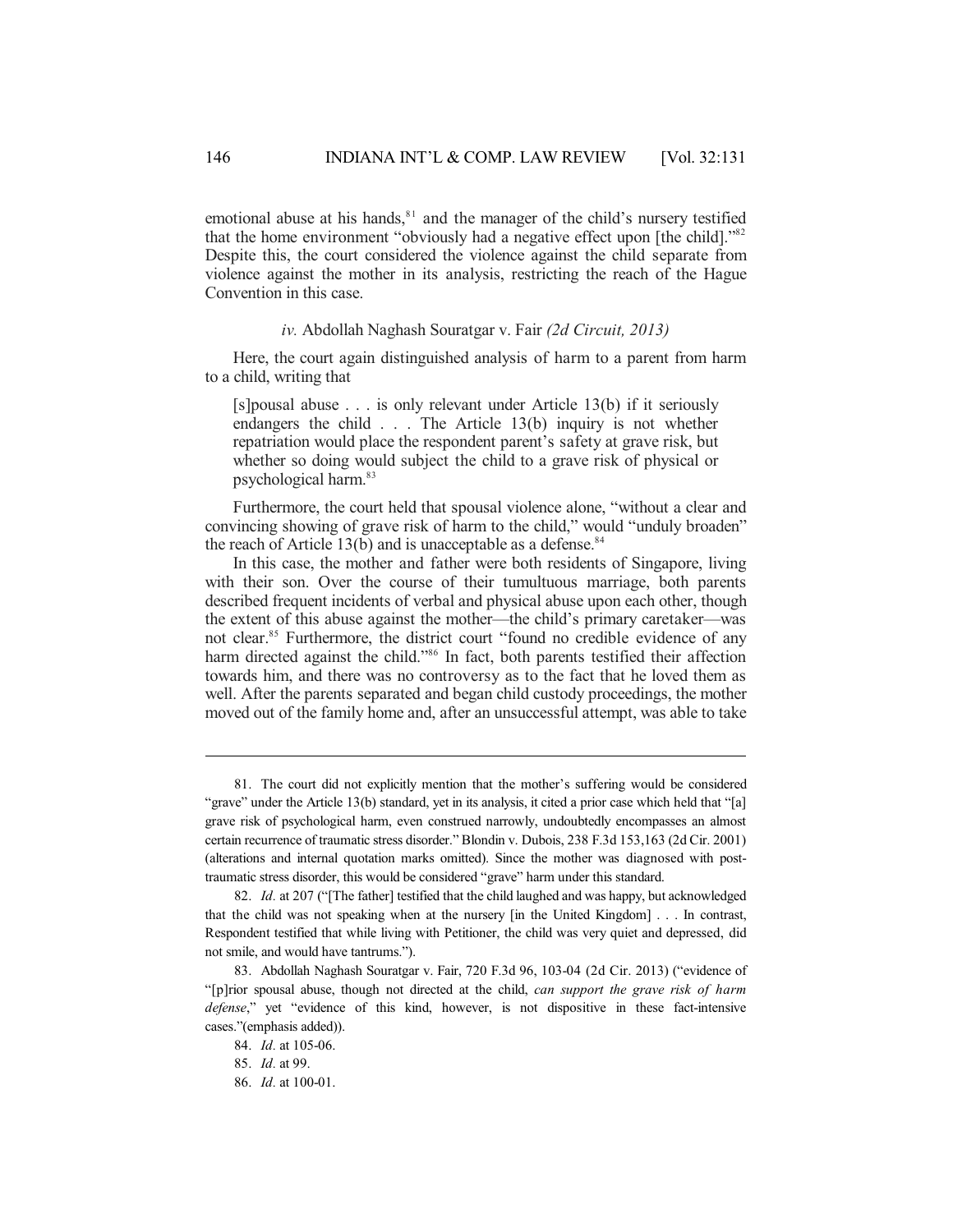the child to the United States without his father's knowledge. The father filed proceedings under the Hague Convention shortly afterward, and in response, Lee asserted an Article 13(b) defense, claiming that the child would face "(1) exposure to spousal abuse; (2) direct abuse from his father; or (3) the loss of his mother" if returned in any proximity to the father.<sup>87</sup> The district court denied this defense and ordered a return, and Lee appealed.

The appellate court wrote that only when there existed a "sustained pattern of physical abuse and/or a propensity for violent abuse that presented an intolerably grave risk to the child" could a court reject a return. <sup>88</sup> After reviewing the record of the District Court, which concluded that the mother indeed suffered some abuse and that the child was not harmed or targeted by this abuse, the court determined that allegations of harm to the child were "speculative,"<sup>89</sup> and ordered that the child be returned.

### *C. Harm to a Caretaker Is Identical to Harm to a Child*

### *i.* Simcox v. Simcox *(6th Circuit, 2007)*

In this case, the court accepted an Article 13(b) defense, noting the grave abuse to the mother and several of her children would also be considered abuse to the youngest child, even though the youngest child was not a direct target of abuse. 90 In this case, both parents traveled the world with their young children, living a somewhat nomadic life.<sup>91</sup> Just before the parental abduction, the family lived in Mexico. Throughout their journeys, the father claimed that his children lived "blissful [lives], filled with exotic travel and wondrous educational and cultural opportunities."<sup>92</sup> By contrast, the mother claimed that their children's lives "were 'filled with hard labor, severe physical punishment, exposure to [the father]'s humiliations and violent behavior and long weeks of travel confined to a car."<sup>93</sup> The mother decided to leave Mexico and take the children to Ohio, and the father filed a return order through the Hague Convention. The District Court found that the father established the necessary requirements under the Hague Convention and ordered a return. To this, the mother raised the defense of Article 13(b); however, the court stated that, though she had proven "evidence of a serious risk of harm due to abuse and emotional dependence" in her situation, it was not enough to constitute a "grave risk" of harm for her or her children and

92. *Id.*

93. *Id.*

<sup>87.</sup> *Id.* at 103.

<sup>88.</sup> *Id.* at 104.

<sup>89.</sup> *Id.*

<sup>90.</sup> *Id.* ("Although S. Simcox, presumably due to her young age, appears to have largely escaped the physical and psychological injuries suffered by her older siblings, nothing in the Convention requires that a child must first be traumatized by abuse before the Article 13(b) exception applies.").

<sup>91.</sup> *See generally* Simcox v. Simcox, 511 F.3d 594 (6th Cir. 2007).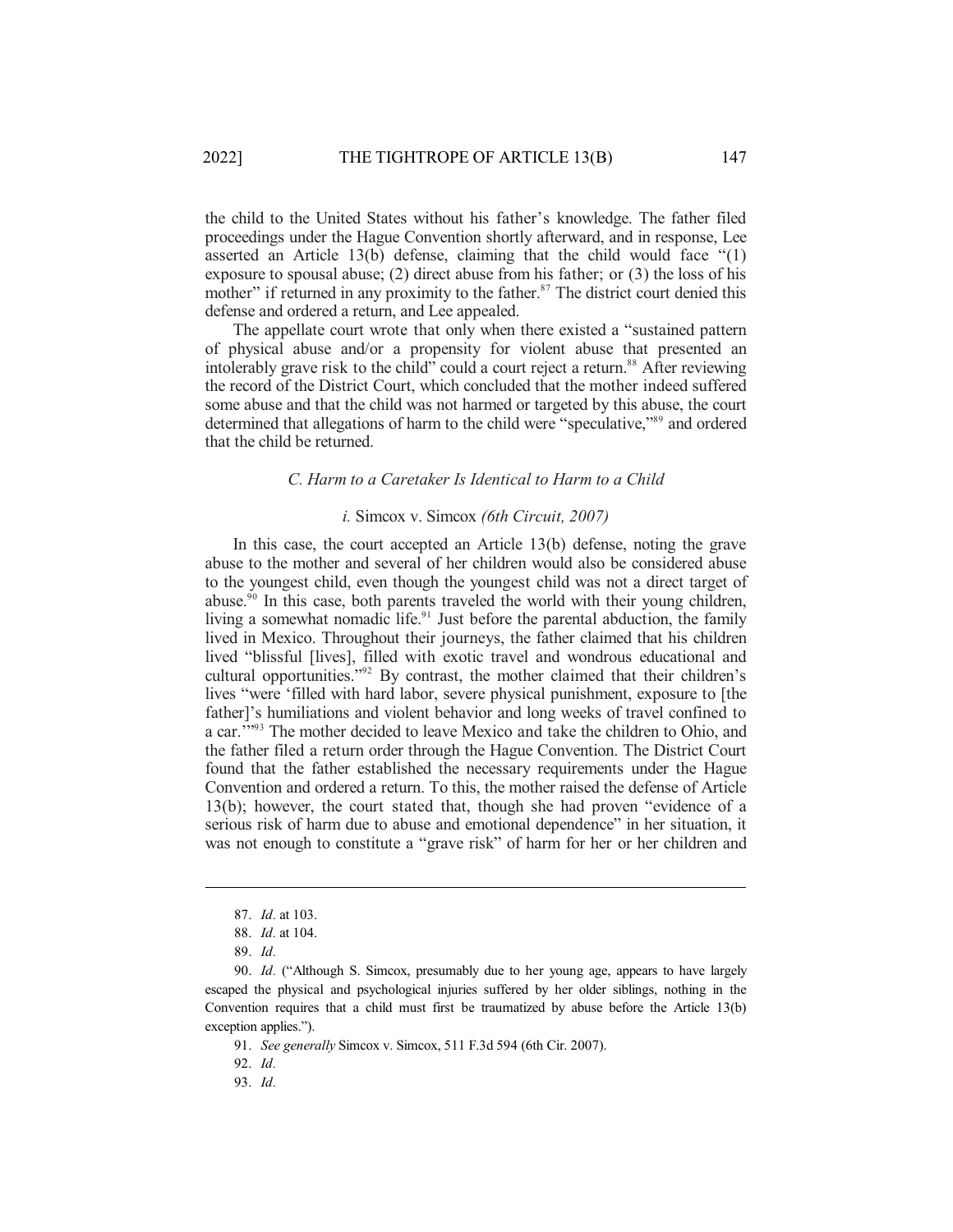would not meet the criteria of Article 13(b).<sup>94</sup> The mother appealed.

The Sixth Circuit Court of Appeals reversed the district court, noting that "the serious nature of the abuse, the extreme frequency with which it occurred, and the reasonable likelihood that it will occur again absent sufficient protection" met the standard under Article  $13(b)$ .<sup>95</sup> The court went on to describe how the abuse of a caretaker and siblings increased "the likelihood of future abuse" to that child and would create a "grave risk" of an "intolerable situation," 96 as seen in *Walsh* and *Whallon*. In fact, the court noted a danger "of making the threshold so insurmountable that district courts will be unable to exercise any discretion in all but the most egregious cases of abuse."<sup>97</sup>

### *ii.* Davies v. Davies *(2d Circuit, 2017)*

The opinion for this Hague Convention appeal was unpublished, but several published opinions have used it in support. 98 In this case, the court held that the psychological and physical abuse inflicted by the father to the mother of the abducted child met the standard of Article 13(b), though the abducted child did not experience such grave abuse. 99

In this case, the mother was a citizen of both the United States and the United Kingdom. <sup>100</sup> She and her husband were married in New York in 2006, moved to the island of St. Martin in 2008, and welcomed a child in 2012. The family lived together until 2016, at which point the mother began to live with a friend and then at a hotel due to verbal and physical abuse at the hands of her husband. The abuse included the father throwing items at her, screaming in her face, and choking her several times by covering her mouth.<sup>101</sup>

In addition, the mother credibly testified that her husband "frequently grabbed [their four-year-old child] from [her] arms, screamed at him, and called him names . . . and would yell at him when [the child] would be the slightest bit obstinate." <sup>102</sup> The child witnessed a great deal of these outbursts directed at his mother, which often occurred outside the home as well.<sup>103</sup> The couple visited a marriage counselor who, after examining these incidents, testified that the relationship appeared to be "controlling and coercive" and "not normal

99. *Davies*, 2017 U.S. Dist. LEXIS 10494 at 48-49.

100. *Id.* at 1-2.

<sup>94.</sup> *Id.* at 600.

<sup>95.</sup> *Id.* at 609.

<sup>96.</sup> *Id.*

<sup>97.</sup> *Id.* at 608.

<sup>98.</sup> *See, e.g.,* Grano v. Martin, 443 F. Supp. 3d 510 (S.D.N.Y. 2020); Saada v. Golan, No. 1:18-CV-5292 (AMD) (SMG), 2020 U.S. Dist. LEXIS 79039 (E.D.N.Y. May 5, 2020). The district court's decision in this matter was published (Davies v. Davies, 2017 U.S. Dist. LEXIS 10494 (S.D.N.Y. Jan. 25, 2017)).

<sup>101.</sup> *Id.* at 6-8, 19.

<sup>102.</sup> *Id.* at 9-10.

<sup>103.</sup> *Id.* at 15-17.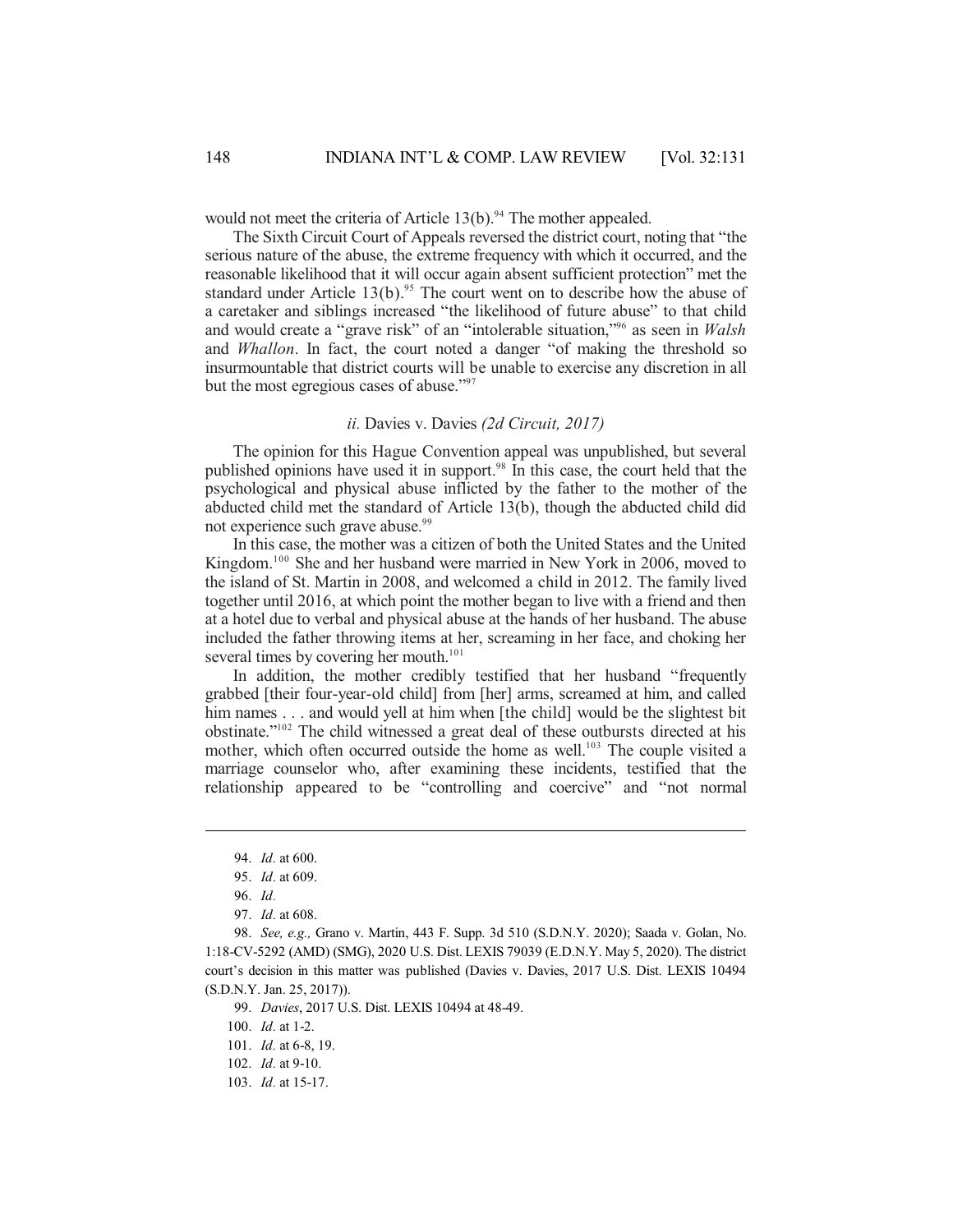behavior." <sup>104</sup> The counselor further testified that it was likely the mother occasionally entered a "disassociating" state where "her mind goes somewhere else, out of her body, and [she has a] weak feeling and she can't think," a statement consistent with the mother's testimony, and one the counselor described as concerning. 105

Later, the counselor privately recommended that the mother leave the father.<sup>106</sup> After another outburst from the father in which the mother grew concerned for her and her child's safety, the mother spent the night at a friend's home.<sup>107</sup> After more discussions between the mother and counselor in the following days, the mother left St. Martin for the United States, taking her child with her.<sup>108</sup> She testified that she decided to leave "because 'there was nowhere to be safe . . . [t]here was nowhere to go . . . you know everybody there . . . [a]nd [she] just wanted to go somewhere safe where [she] could eat and sleep and just not be afraid all the time.'" 109 In response to the removal, the father sent several threatening communications to her,<sup>110</sup> after which he filed a Hague Convention return order, to which the mother asserted a defense under Article 13(b).<sup>111</sup>

The court explained that determining psychological harm within the context of Article 13(b) was not a light matter and was "premised on 'overwhelming evidence of [the father's] extreme violence and uncontrollable anger, as well as his psychological abuse of [the mother] over many years."<sup>112</sup> The court found a "near certainty" that the child would be exposed to some of this psychological harm if returned.<sup>113</sup> Furthermore, the court found that threats upon Mrs. Davies would create grave psychological harm to the child even though the father did not threaten him directly. <sup>114</sup> Finally, the court cited the expert opinion of the counselor who met with the mother, noting that

[T]here is a consensus in the scientific community that the effects of abuse are essentially the same whether the abuse is directed at the child or whether the child is witnessing the abuse. The effect is the same because when a small child witnesses violence between parents he is not capable of understanding anything other than that someone is in great danger. 115

104. *Id.* at 25. 105. *Id.* at 26. 106. *Id.* at 27. 107. *Id.* at 28. 108. *Id.* at 35. 109. *Id.* at 32. 110. *Id.* at 35-39. 111. *Id.* at 36. 112. *Id.* at 51-52. 113. *Id.* at 52. 114. *Id.* at 50-51. 115. *Id.*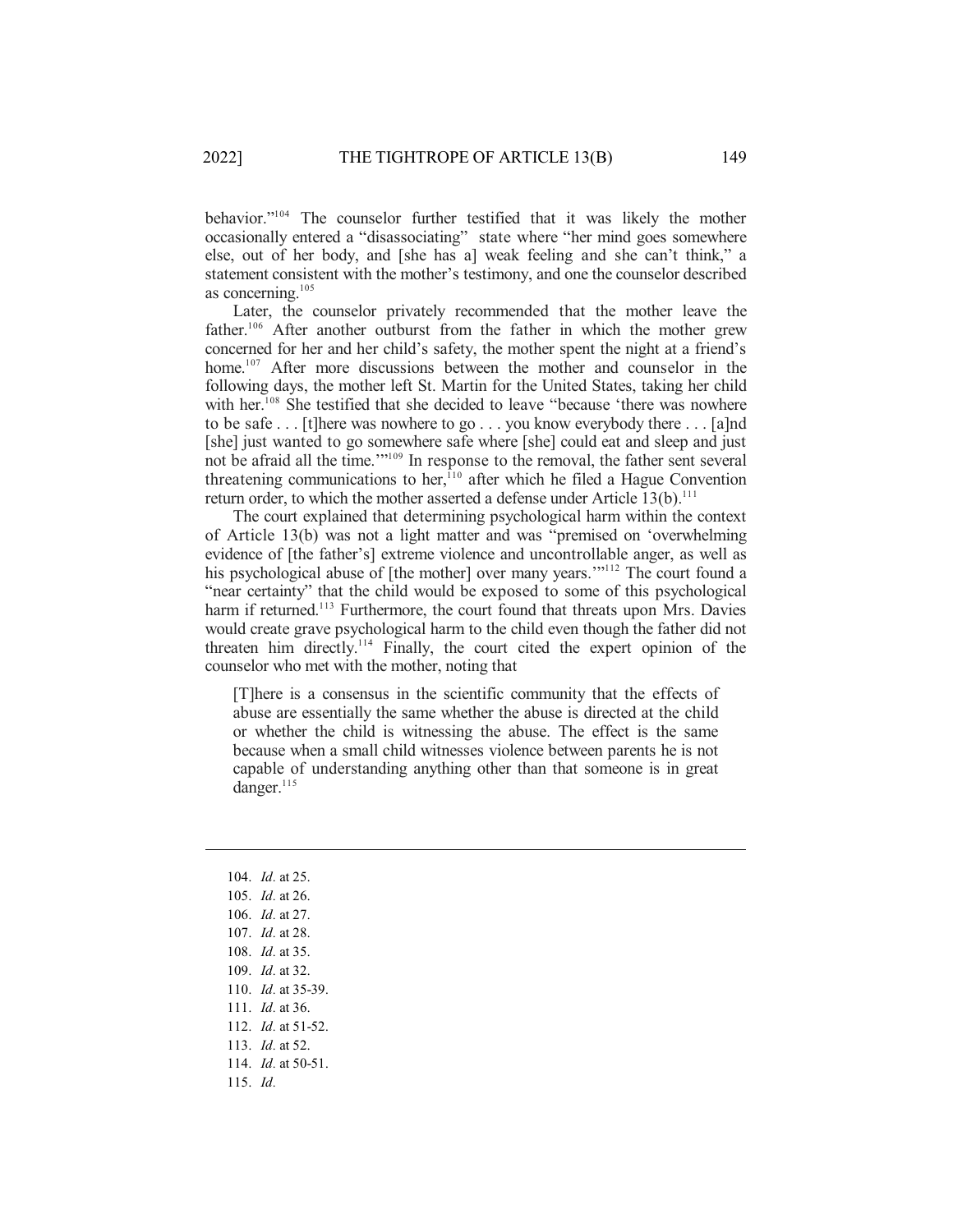### *iii.* Montes v. Toscano *(In re M.V.U.) (Ill. Ct. App. 2020)*

In this case, the court accepted a mother's Article 13(b) defense when it found "a pattern of escalating violence as well as a pattern of interference with [the mother's] personal liberty which, in turn, affected the psychological welfare of the child." <sup>116</sup> The child, in this case, was a witness rather than a direct target of the violence. 117

The father and mother lived in Mexico and had a daughter in 2014.<sup>118</sup> Throughout their time together, the mother experienced a history of domestic violence at the hands of the father, including specific instances where he attempted to choke the mother and threaten her life.<sup>119</sup> Though the young child was never a target of abuse, she was a witness on several occasions.<sup>120</sup> Finally, the mother fled with her child to Chicago, Illinois, in 2017. In 2018, after the mother petitioned for custody of the child, the father filed a petition under the Hague Convention to have the child returned to Mexico. To this, the mother asserted the defense of Article 13(b), alleging that being forced to return to Mexico would put the child at grave risk of substantial harm. 121

The court affirmed the mother's Article 13(b) defense, writing that "the evidence demonstrates that the child faces 'a real risk' of being hurt psychologically due to her witnessing [the escalating abuse]." <sup>122</sup> Furthermore, no expert testimony was required on the part of the mother to show "the psychological impact [the father's] behavior had on the child. [The court found] that such evidence is not required by Article 13(b). Although such evidence may be helpful in a grave risk defense, it is not necessary."<sup>123</sup>

### V. PERSPECTIVE OF CANADA

Canada's overall approach to the defense under Article 13(b) is similar to that of the United States: it acknowledges harm to a primary caretaker as a component of domestic violence, and it keeps Article 13(b) difficult to successfully assert in order to preserve the Hague Convention's integrity. The similarity is not surprising, considering the geographical proximity and somewhat similar legal traditions of both States. However, Canada's current law tends to employ a more expansive view of "grave risk of harm" to a child, taking the perspective that harm to a primary caretaker is the same as harm to a child and allowing any proof of harm to a primary caretaker to serve as evidence for an Article 13(b) defense.

<sup>116.</sup> Montes v. Toscano (In re M.V.U.), 2020 IL App (1st) 1191762, ¶ 44.

<sup>117.</sup> *Id.* ¶ 45.

<sup>118.</sup> *Id.* ¶ 4.

<sup>119.</sup> *Id. ¶* 2.

<sup>120.</sup> *Id. ¶* 44.

<sup>121.</sup> *Id. ¶* 2.

<sup>122.</sup> *Id. ¶* 8.

<sup>123.</sup> *Id. ¶* 9.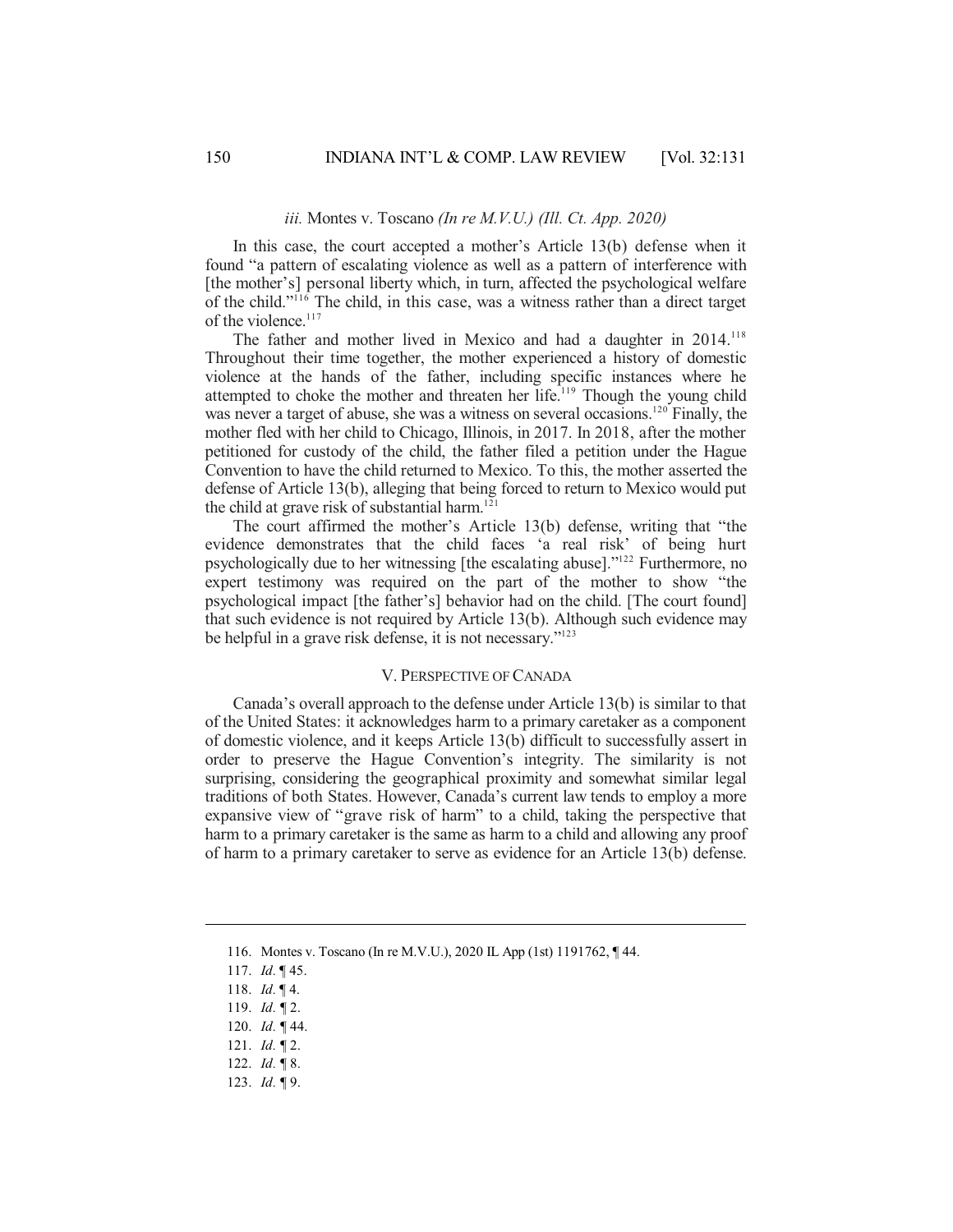### *A. Legal Tradition of Canada*

Canada is a federal parliamentary democracy with provincial and territorial governments beneath a federal government. After occupation by the United Kingdom, it was constituted by the British North America Act of 1867, which established its current legal and political structure. With the Canada Act of 1982, the United Kingdom relinquished legislative control over Canada.

Canada follows the English Common Law legal tradition but incorporates many elements of the French Civil Law tradition.<sup>124</sup> There are three main levels of court in Canada: trial courts, appellate courts, and the Supreme Court of Canada. Excluding the province of Quebec, which follows the French civil law custom, Canadian provinces and territories follow the principle of *stare decisis* and are bound by previous judicial decisions of higher courts and previous decisions of the same court.

### *B. Judicial Approach to "Grave Risk of Harm"*

In many ways, Canada's domestic law has focused on the relationship between domestic violence and child development.<sup>125</sup> In provincial statutes, violence committed between parents is a factor recognized in courts' evaluations as to whether a child should be delivered to a child protection agency.<sup>126</sup> In their

126. *See Child and Family Services Act,* S.N.W.T. 1997, c 13, s 7(3) ("[a] child needs protection where **...** (j) the child has suffered physical or emotional harm caused by being exposed to repeated domestic violence by or towards a parent of the child and the child's parent fails or refuses to obtain services, treatment or healing processes to remedy or alleviate the harm"); *see also Family Services Act,* S.N.B. 1980, c F-2.2, s 31(1) (providing that "[t]he security or development of a child may be in danger when . . . (f) the child is living in a situation where there is domestic violence."); *see also Children and Family Services Act,* S.N.S. 1990, c 5, s 22(2) ("[a] child is in need of protective services where . . . (i) the child has been exposed to, or has been made aware of, violence by or towards (i) a parent or guardian, or (ii) another person residing with the child, and the parent or guardian fails or refuses to obtain services or treatment, or to take other measures, to remedy or alleviate the violence."); *see also Child and Family Services Act,* S.S. 1989-90, c C, 7.2, s 11 ("[a] child is in need of protection where (a) as a result of action or omission by the child's parent: ... (vi) the child has been exposed to interpersonal violence or severe domestic disharmony that is likely to result in physical or emotional harm to the child.").

<sup>124.</sup> For a brief discussion of Canadian legal history, see S. Wadams, J. Brierly, & Gerald L. Gall, *Law, in* THE CANADIAN ENCYCLOPEDIA (Dec. 6, 2013), https://www.thecanadian encyclopedia.ca/en/article/law [https://perma.cc/KR4N-5HMM].

<sup>125.</sup> See generally, FIDLER ET AL., CHALLENGING ISSUES IN CHILD CUSTODY DISPUTES: A RESOURCE GUIDE FOR LEGAL AND MENTAL HEALTH PROFESSIONALS (2008); *see also* Children's Law Reform Act, R.S.O. 1990, c 12, amended by S.O. 2006 § 24(4)-(5). ("(4) In assessing a person's ability to act as a parent, the court shall consider whether the person has at any time committed violence or abuse against; (a) his or her spouse; (b) a parent of the child to whom the application relates; (c) a member of the person's household; or (d) any child. (5) For the purposes of subsection (4) anything done in self-defence or to protect another person shall not be considered violence or abuse.").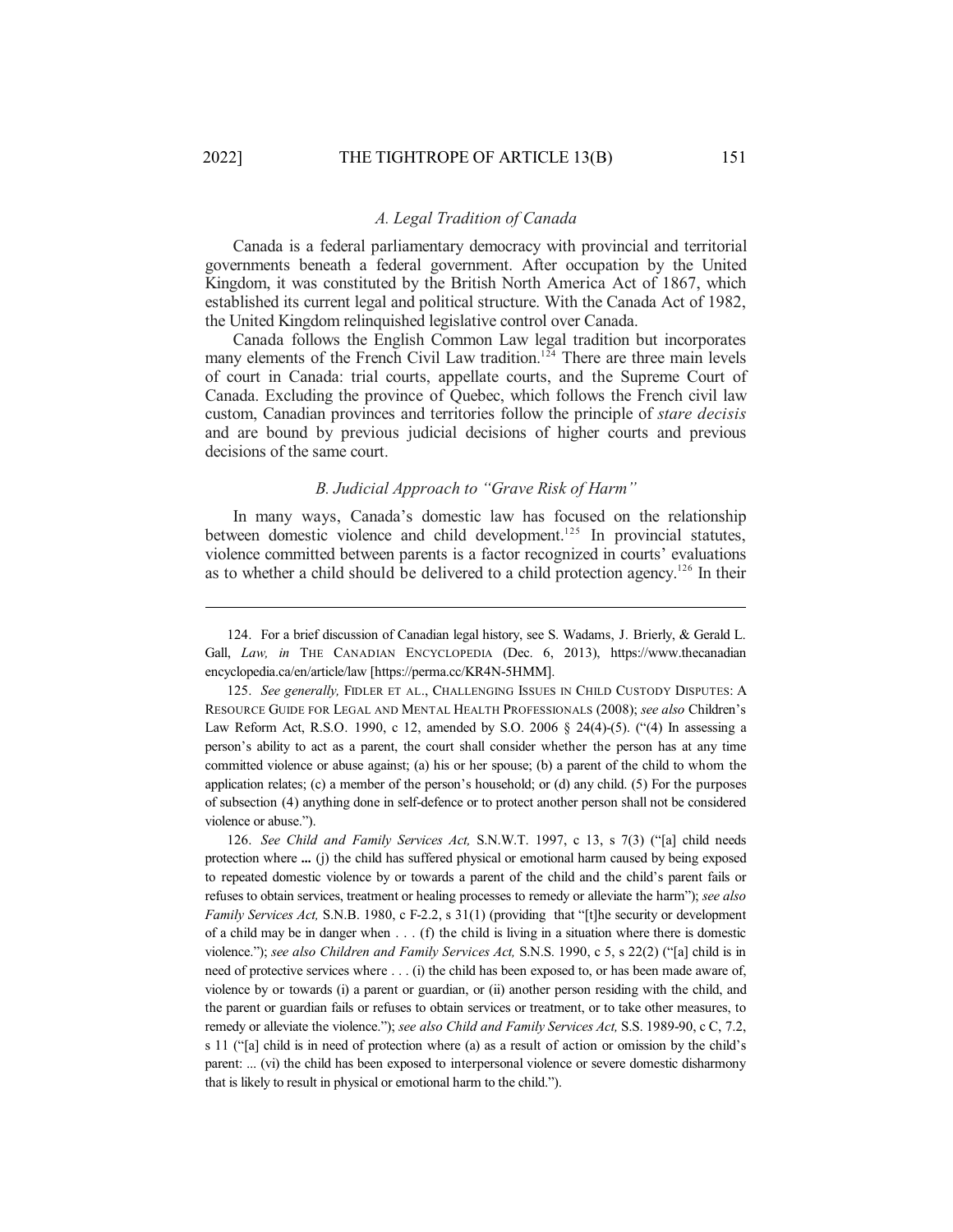definitions of domestic violence, some jurisdictions in Canada include "psychological, emotional and financial abuse, coercive control, threats to other persons, pets or property, and children's 'direct or indirect exposure to family violence.""<sup>127</sup>

This approach is reflected in Canada's judicial evaluations of Article 13(b), as explained below. Canadian courts mostly use similar reasoning to that of the United States Court of Appeals for the Seventh and Eleventh Circuit, among others; they often acknowledge that physical or psychological harm to a primary caretaker can create physical or psychological harm for a child even if the child does not experience this kind of harm. The following cases first describe Canada's approach to harm under Article 13(b) in general, then describe how Canadian courts analyze grave harm to a caregiver as grave harm to a child.<sup>128</sup>

### *i.* Thomson v. Thomson *(Supreme Court of Canada, 1994)*

*Thomson* was the first case from the Supreme Court of Canada to interpret and apply the Hague Convention, 129 and is presented here to give an overall example of how the Supreme Court of Canada approaches Article 13(b) defenses. It was also the only time that the Supreme Court of Canada directly defined "grave risk of harm" and "intolerable situation," laying the groundwork for determining what evidence may support an Article 13(b) defense in the future.<sup>130</sup> This case focuses on harm stemming from a separation between parent and child: if grave harm due to separation could be easily asserted, caretakers with strong attachments to their children could refuse to return to a country, then leverage this attachment to keep the child. <sup>131</sup> This was the issue before the Court in *Thompson*.

In this case, the father and mother had an ongoing child custody dispute in Scotland, during which the court granted the mother interim custody of their child. The mother mistakenly believed that she had full custody of her child<sup>132</sup> and proceeded to travel to Canada to stay with her family.<sup>133</sup> When the father applied for and received full custody of the child in the ongoing custody case, he requested that the mother bring the child back to Scotland. When the mother refused, the father lodged a complaint under the Hague Convention, to which the mother raised the defense in Article 13(b), alleging not that she experienced physical or psychological abuse, but that her child was "settled in [his] new

<sup>127.</sup> Jennifer Koshan, *Specialized DomesticViolenceCourtsinCanada and the United States: Key Factors in Prioritising Safety for Women and Children*, 40(4) J. SOC. WELFARE AND FAMILY L., 515, 516 (2018) (citing *Family Law Act*, 2011, § 1).

<sup>128.</sup> Many cases deciding Hague Convention issues arise in Ontario courts and contemplate abductions from the United States, likely due to Ontario's population and its close proximity to the United States.

<sup>129.</sup> Thomson v. Thomson, [1994] 3 S.C.R. 551, ¶ 1 (Can.).

<sup>130.</sup> *Id.* ¶ 35.

<sup>131.</sup> *Id.* ¶ 27.

<sup>132.</sup> *Id.* ¶ 6.

<sup>133.</sup> *Id.* ¶¶ 6-7.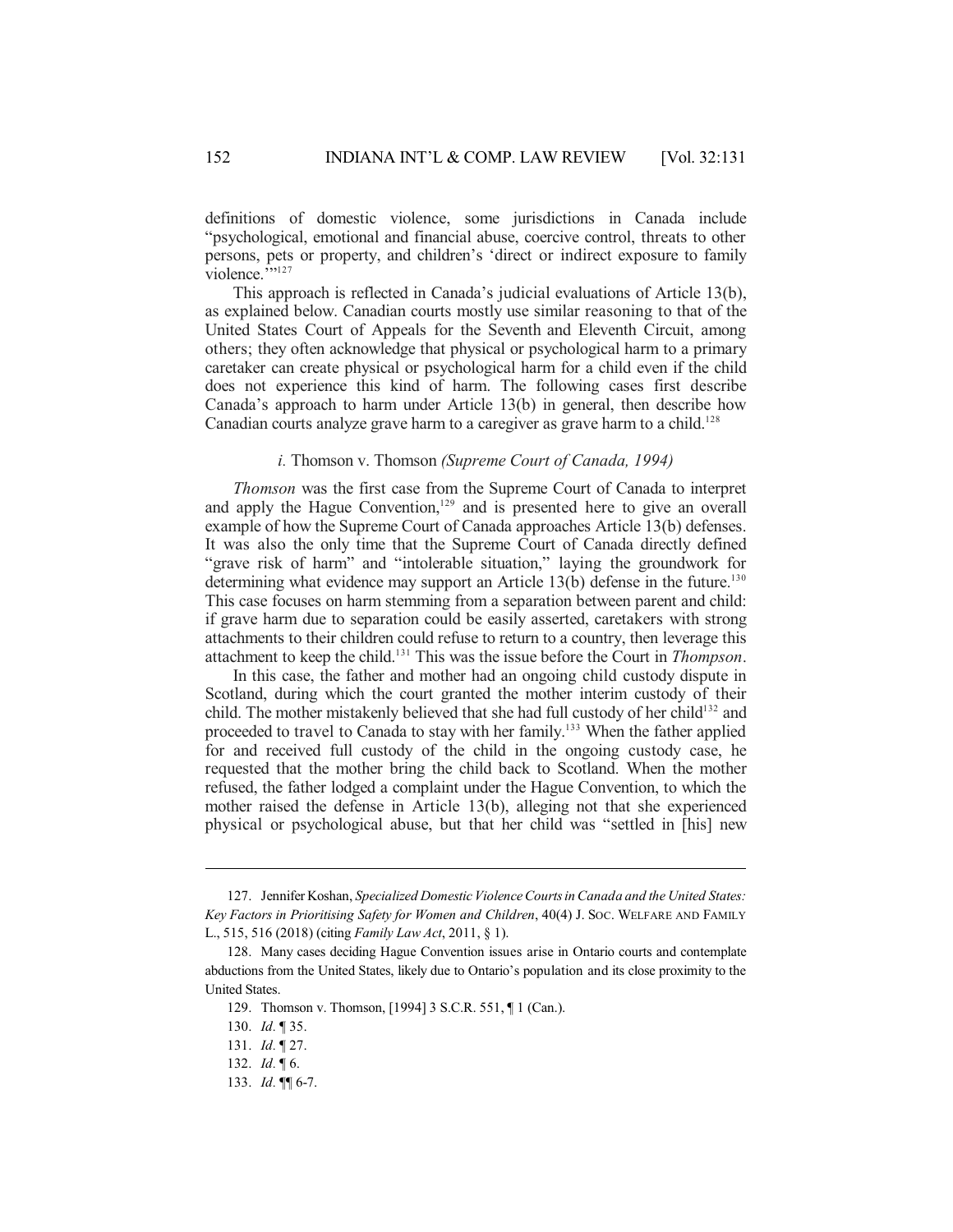environment" in Canada, and that taking him from her would cause him "serious [psychological] harm."<sup>134</sup> The Manitoba Court of Queen's Bench denied the mother's defense, stating that since the affidavits were worded in terms of the "best interests" of the child, and that the present issue was not contemplated by Article 13(b).<sup>135</sup> Mrs. Thomson then appealed to the Supreme Court of Canada.

The Supreme Court affirmed the Manitoba Court of Queen's Bench, finding that the harm experienced from separation from a caregiver, though considerable, did not rise to the level required by Article 13(b):

[A]lthough the word "grave" modifies "risk" and not "harm," this must be read in conjunction with the clause "or otherwise place the child in an intolerable situation." The use of the word "otherwise" points inescapably to the conclusion that the physical or psychological harm contemplated by the first clause of Article 13(b) is harm to the degree that also amounts to an intolerable situation. 136

The Court cited Canadian cases from lower courts, as well as cases from Australia and the United Kingdom, which proposed that the "grave" level of harm necessary for an Article 13(b) defense must also amount to an "intolerable situation;" something greater than the harm that "would normally be expected on taking a child away from one parent and passing him to another."<sup>137</sup>

### *ii.* Pollastro v. Pollastro *(Ontario Court of Appeal, 1999)*

In *Pollastro*, the Ontario Court of Appeal allowed an Article 13(b) defense. The father, in this case, inflicted grave harm upon the mother, and the mother was the only member who "demonstrated any reliable capacity to responsible parenting."<sup>138</sup> The court found that the child's welfare was "inextricabl[y] tied to [the mother's] psychological and physical security,"<sup>139</sup> and that harm to the child's primary caretaker constituted harm to the child himself.<sup>140</sup>

In this case, both parents were residents of California.<sup>141</sup> The mother took primary care of the child and was the main supporter of the family, while the father was disengaged from their marriage and caretaking.<sup>142</sup> The mother provided

141. *Id.* ¶ 4.

142. *Id.* ¶¶ 5-6.

<sup>134.</sup> *Id.*

<sup>135.</sup> *Id.* ¶ 18.

<sup>136.</sup> *Id.* ¶ 82 (emphasis added).

<sup>137.</sup> *Id.*

<sup>138.</sup> Pollastro v. Pollastro, [1999] 43 O.R. 3d 497, ¶¶ 34-35 (Can. C.A.).

<sup>139.</sup> *Id.* ¶¶ 33-34 ("Returning a child to a violent environment places that child in an inherently intolerable situation, as well as exposing him or her to a serious risk of psychological and physical harm. . . . It is therefore relevant in considering whether the return to California places the child in an intolerable situation, to take into account the serious possibility of physical or psychological harm coming to the parent on whom the child is totally dependent.").

<sup>140.</sup> *Id.*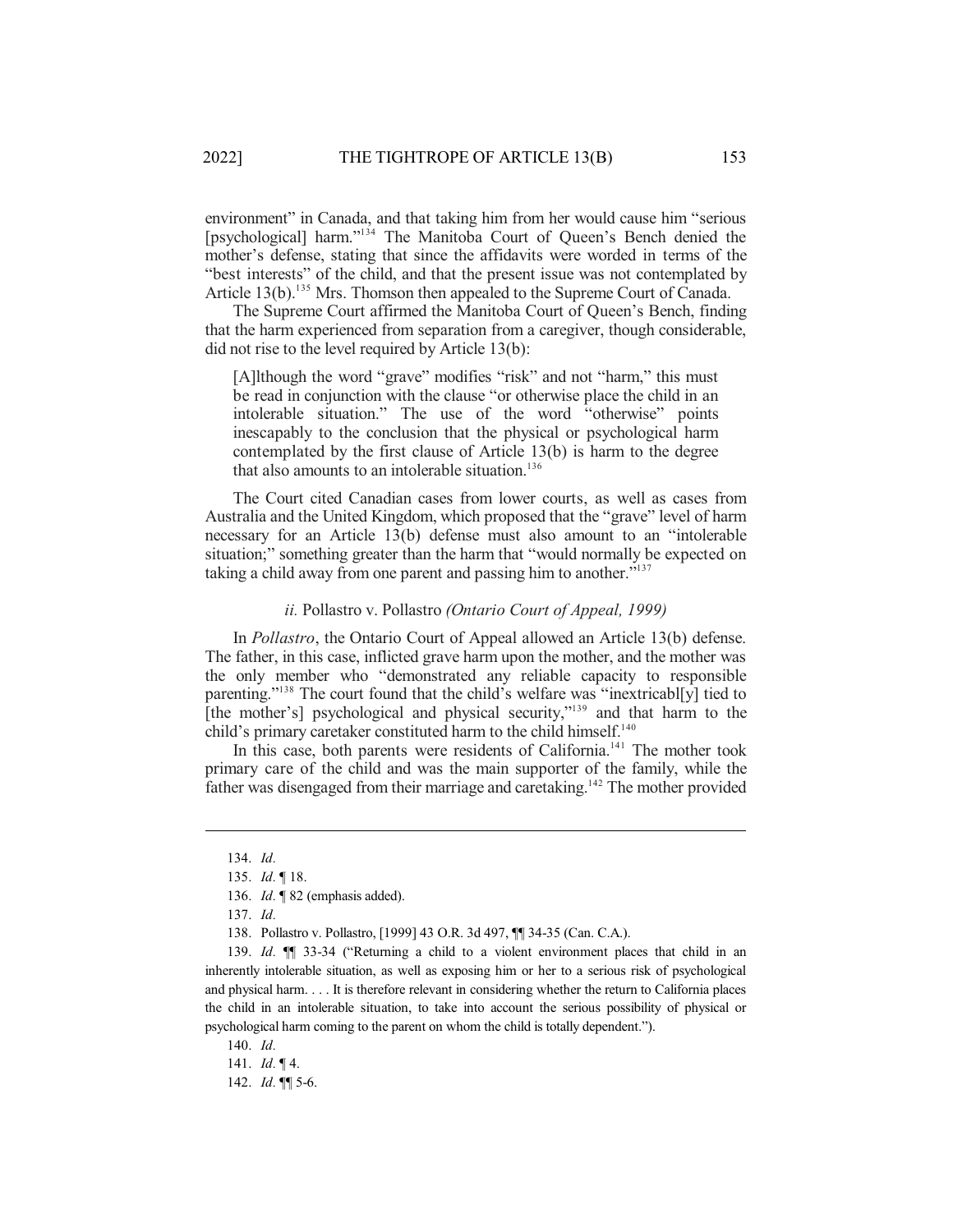evidence as to a pattern of abuse against her, including physical violence and public verbal abuse; the stress caused by this violence produced noticeable harm to her physique. <sup>143</sup> After a prolonged episode of physical violence in late 1997, the mother fled to family in Canada, taking their child.<sup>144</sup> The father filed a return order under the Hague Convention, to which the mother asserted a defense under Article 13(b), citing the father's prior violence.<sup>145</sup>

The Ontario Court of Appeal found that the evidence—verbal abuse and threats, physical violence, irrational, irresponsible, and unpredictable behavior, a serious drug and alcohol problem, an uncontrollable temper, and "palpable" hostility to his wife—created a grave risk of an intolerable situation for the child under Article 13(b).<sup>146</sup> Though the child experienced no direct "grave harm," the court found that Mr. Pollastro has been violent against his wife while in close proximity to their child,<sup>147</sup> that the mother was "the only parent who has demonstrated any reliable capacity for responsible parenting" and that "[the child's] interests are inextricably tied to her psychological and physical security."<sup>148</sup> Therefore, the Article 13(b) defense was upheld.<sup>149</sup>

#### *iii.* Achakzad v. Zemaryalai *(Ontario Court of Justice, 2010)*

In this case, an Article 13(b) defense succeeded due to physical harm perpetrated against the primary caregiver of the child; risk of harm to that primary caregiver "constitute[d] a risk of harm to the child. 150

Both parents, in this case, lived with their child in California as citizens of the United States.<sup>151</sup> During the four years after their child's birth, the mother experienced a continuous pattern of physical abuse from the father,<sup>152</sup> including threats upon her life, one of which was made at gunpoint. <sup>153</sup> On several occasions, their young child witnessed this behavior. <sup>154</sup> Eventually, the mother fled to Canada for a temporary stay. She brought a claim for custody and a restraining order in a Canadian court against the father, while the father brought an action under the Hague Convention to forestall any attempt to stay in Canada. The

<sup>143.</sup> *Id.* ¶¶ 8, 10-11.

<sup>144.</sup> *Id.* ¶ 9.

<sup>145.</sup> *Id.* ¶ 17.

<sup>146.</sup> *Id.* ¶¶ 32, 36.

<sup>147.</sup> *Id*. ¶ 35 ("Although John Pollastro has not been overtly physically violent to his son, he has been violent and had temper outbursts when his wife has been with the child. On one occasion, for example, he threw hot coffee at her, narrowly missing their 7-day-old son whom she was holding.").

<sup>148.</sup> *Id.* ¶ 34.

<sup>149.</sup> *Id.* ¶ 37.

<sup>150.</sup> Achakzad v. Zemaryalai, [2010] O.J. No. 3259, § 5.2(a), ¶ 81 (Can. Ont. C.J.).

<sup>151.</sup> *Id.* ¶ 1.

<sup>152.</sup> *Id.* ¶¶ 37-48.

<sup>153.</sup> *Id.* ¶ 71(7).

<sup>154.</sup> *Id.* ¶ 79.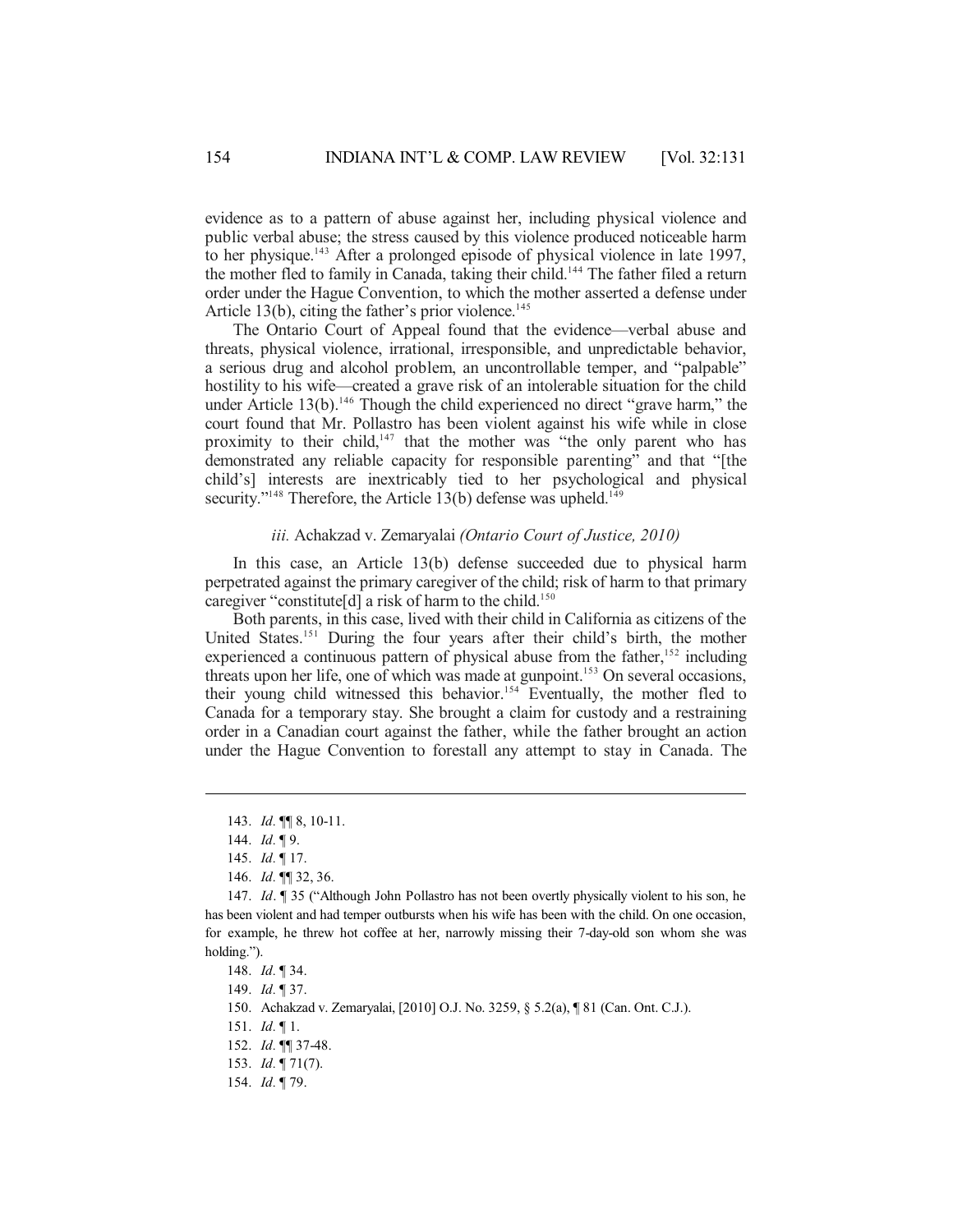mother then asserted an Article 13(b) defense due to alleged domestic violence inflicted against her. 155

The court held that if credible evidence of domestic violence against a child's primary caretaker existed, and if the child was totally dependent upon that caretaker, the "grave risk" requirement of Article 13(b) would be fulfilled.<sup>156</sup> In a review of other case law, the court listed reasons for which an Article 13(b) claim of grave risk of harm against a caretaker, but not a child, failed: lack of credible evidence, 157 a lesser degree or little frequency of violence, 158 if the abductor "expressed no fear of the [alleged] assailant,"<sup>159</sup> or if the abductor did not flee due to violence and had other reasons for the abduction.<sup>160</sup> In this case, the court found only one incident of violence posed direct harm to the child: the incident when Mr. Zemaryalai threatened his wife by pointing a firearm in her direction with her son nearby. <sup>161</sup> However, the court found "no need to establish instances of physical harm or risk of such harm perpetrated *directly against the child*" 162 because the child was totally dependent upon Mrs. Zemaryalai, and Mrs. Zemaryalai suffered continuous harm. Therefore, the Article 13(b) defense was upheld.

# *iv.* Husid v. Daviau *(Ontario Court of Appeal, 2012)*

Here, an Article 13(b) defense survived because grave harm inflicted upon a primary caretaker led to psychological harm to the child, even though the child was not subject to the kind of psychological harm endured by her mother. 163

In this case, both parents lived in Lima, Peru, with a young child.<sup>164</sup> They continued to live in Lima, during which time the mother experienced increasing

164. *Id.* ¶¶ 8, 11.

<sup>155.</sup> *Id.* ¶ 31(1).

<sup>156.</sup> *Id.* ¶ 13; *see also* Lombardi v. Mehnert, 2008 CarswellOnt 2075 (Can. Ont. C.J.) (WL).

<sup>157.</sup> *See, e.g.*, Wentzell-Ellis v. Ellis, 2010 CarswellOnt 2981 (Can. Ont. C.A.) (WL); *see also* Sierra v. Sierra, 2001 CarswellOnt 1869 (Can. Ont. S.C.J.) (WL).

<sup>158.</sup> *Wentzell-Ellis,* 2010 CarswellOnt 2981 ¶ 44; *see also* Finizio v. Scoppio-Finizio, 1999 CarswellOnt 3018 (Can. Ont. C.A.) (WL) (with the violence alleged being a violent punch to the face on one occasion and a withdrawal of bank account funds); *see also,* Suarez v. Carranza, 2008 CarswellBC 1829 (Can. B.C. S.C.) (WL) (where the only violence implied was pushing on two occasions).

<sup>159.</sup> Achakzad v. Zemaryalai, 2010 CarswellOnt 5562 ¶ 16.

<sup>160.</sup> *See* Cannock v. Fleguel, 2008 CarswellOnt 6633 (Can. Ont. C.A.) (WL).

<sup>161.</sup> Achakzad v. Zemaryalai, 2010 CarswellOnt 5562 ¶ 81.

<sup>162.</sup> *Id.* (emphasis added).

<sup>163.</sup> Husid v. Daviau, 2012 CarswellOnt 12136, ¶ 28 (Can. Ont. C.A.) (WL) ("The child would be in constant fear that the mother would be accosted, at grave risk of being wrongfully taken using physical force by the father's family, and at grave risk of psychological harm from the continuation of the domestic conflict." A court-appointed psychologist assigned to the case corroborated this testimony.).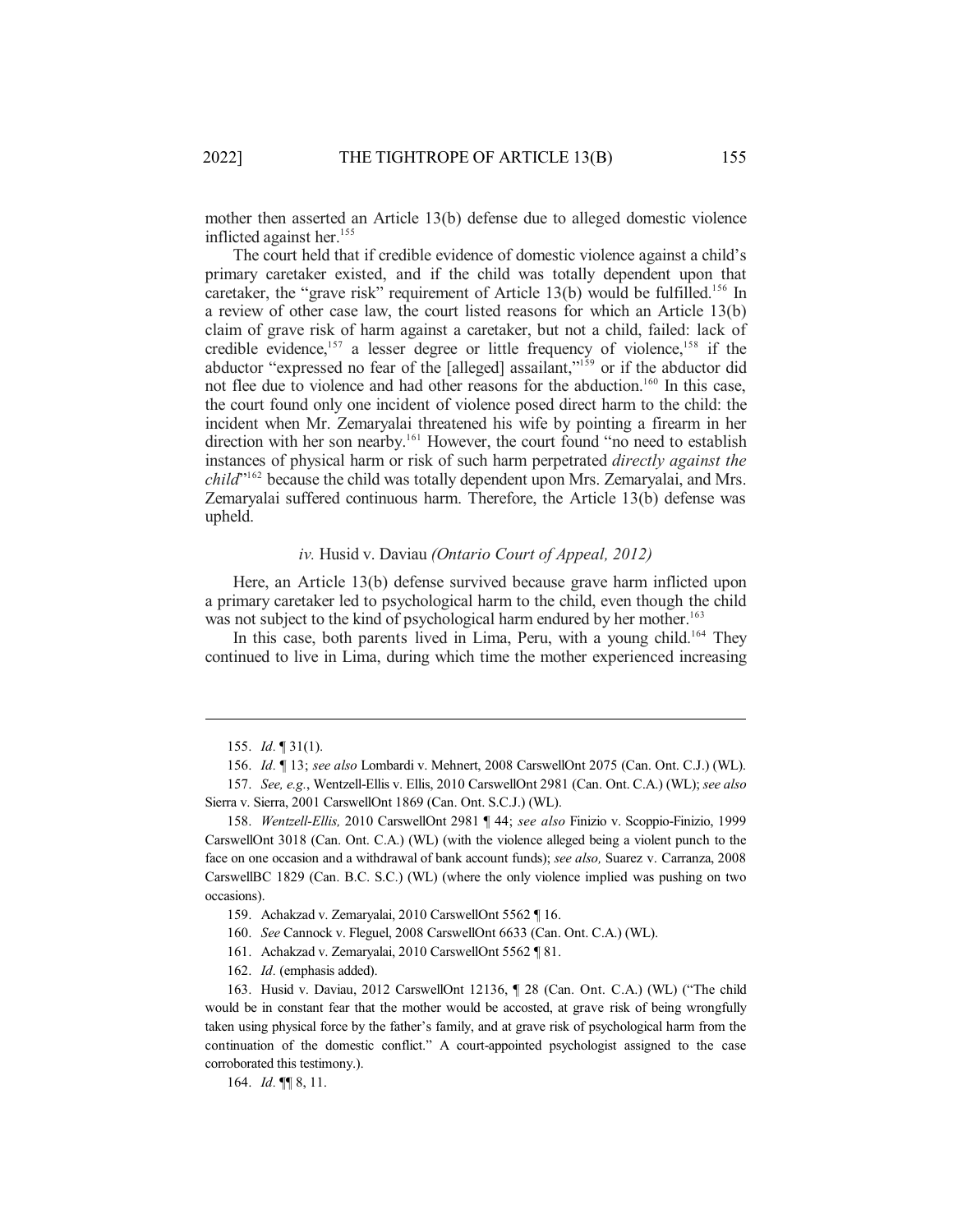levels of abuse from her husband, leading to the couple's separation.<sup>165</sup> Several years later, a physical confrontation between the couple led to police intervention. <sup>166</sup> After the couple officially divorced, the mother obtained an order allowing her and her child to travel to Canada. <sup>167</sup> When the father learned that the mother decided not to return, he filed an application under the Hague Convention, to which the mother asserted a defense under Article 13(b), citing the ongoing abuse. 168

The court found that their home "was a place of unhappiness, oppression and abuse for the mother at the hands of the father for many months, and [the child] was there to experience it too."<sup>169</sup> The mother alleged that returning the child to Peru would put her at grave risk of psychological harm because she "had already suffered harm in her environment in Perú and a return would be to the same environment found by Peruvian court psychologists to be harmful to her."<sup>170</sup> After examining the evidence presented, including reports from the Peruvian justice system, the court found that the mother suffered from "anxiety and depression as a result of the father's violent and aggressive attitude."<sup>171</sup> In turn, the child showed signs of "insecurity and clinginess," and the nanny "described the situation as 'very scary' and said she was in fear for her life."<sup>172</sup> Since the child was in her mother's care "the great majority of the time," the "constant fear" in which the mother lived caused the child to live in constant fear as well.<sup>173</sup> The court found that a return to Peru would expose the child to grave risk of psychological harm: the situation "of being in constant fear of the mother's being accosted and publicly berated in [the child's] presence, with a need to seek police intervention; or worse, of her being wrongfully taken or wrongfully overheld by her father and his family, with the use of physical force to achieve their goal."<sup>174</sup>

# *v.* Brown v. Pulley *(Ontario Court of Justice, 2015)*

Here, an Article 13(b) affirmative defense was denied because the asserting parent could not prove harm to the extent demanded by *Thomson*. Still, the court reaffirmed the reasoning of its prior cases, stating that harm to a caretaker should be treated as identical to harm to a child within Article 13(b) analyses.

In this case, both parents lived in the United States until their separation, at which time they had two children.<sup>175</sup> Sometime after their marriage, the mother

172. *Id.*

<sup>165.</sup> *Id.* ¶ 12.

<sup>166.</sup> *Id.* ¶ 13.

<sup>167.</sup> *Id.* ¶ 14.

<sup>168.</sup> *Id.* ¶ 6.

<sup>169.</sup> Husid v. Daviau, 2012 CarswellOnt 1107, ¶ 52 (Can. Ont. S.C.J.) (WL).

<sup>170.</sup> *Id.* ¶ 88.

<sup>171.</sup> *Id.* ¶ 106.

<sup>173.</sup> *Id.* ¶ 113.

<sup>174.</sup> *Id.* ¶ 115.

<sup>175.</sup> Brown v. Pulley, 2015 CarswellOnt 5078 (Can. Ont. C.J.) ¶ 1.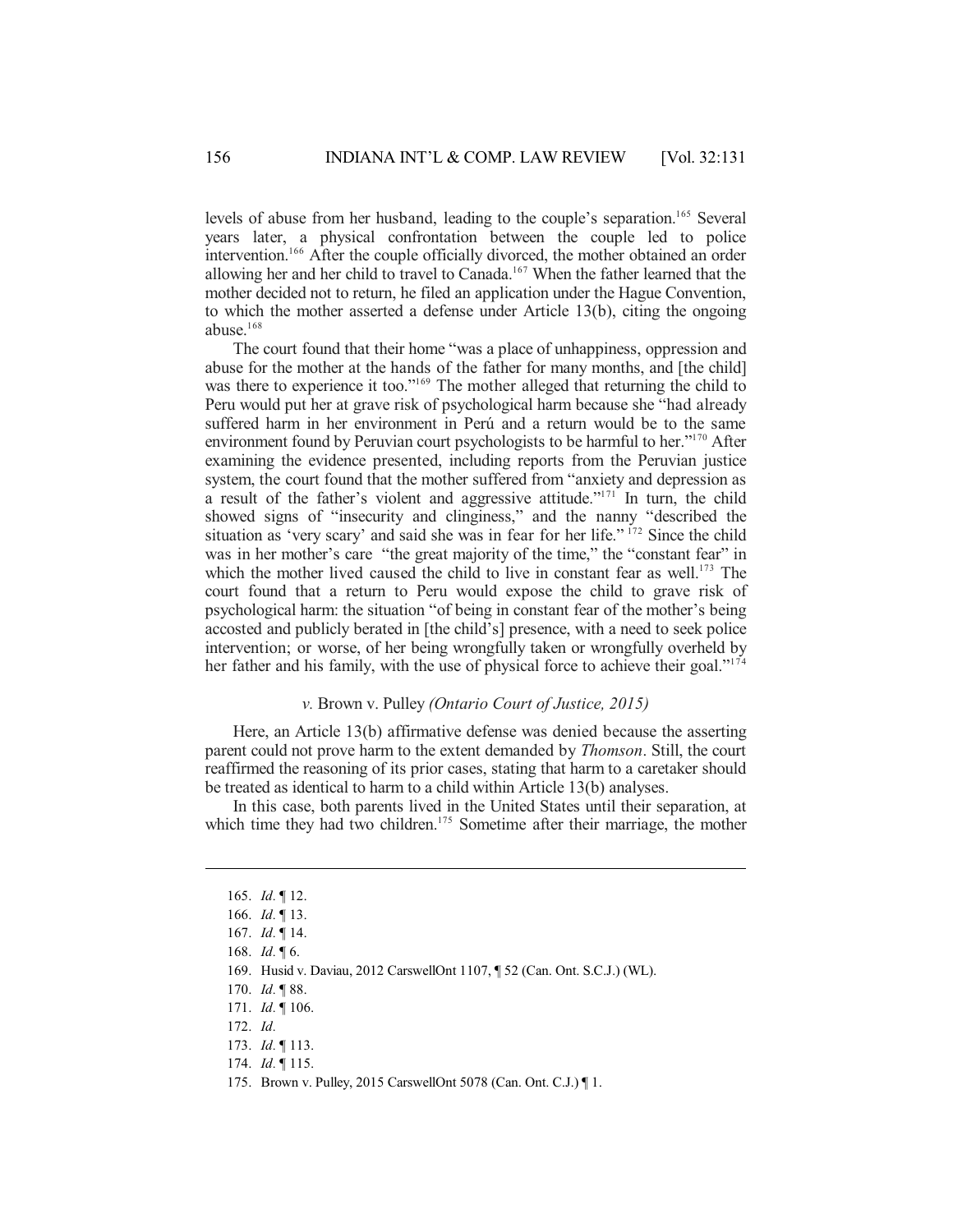alleged physical assaults at the hands of her husband, who forcibly confined her to her home, "wildly sw[ung]" a knife at her, pulled out lengths of her hair, [and] threatened to "chop her up into pieces and store her in the freezer," among other threats.<sup>176</sup> The mother also alleged that the father dealt drugs and was involved in other criminal activity, was irresponsible with her children, and was not a beneficial caretaker for them. 177 In early 2015, the mother took both children, driving from North Carolina to Toronto, Canada. <sup>178</sup> When the father lodged a complaint under the Hague Convention, the mother asserted a defense under Article 13(b), alleging physical and emotional abuse.<sup>179</sup>

The court mentioned that Article 13(b) claims "have been rejected when the assaults have been minor or a one-time occurrence, or when the court finds that, although some violence may have occurred, that the claimant has no fear of [the] other parent and is resistant to a return order for other reasons."<sup>180</sup> However, the court found that the violence, in this case, did not meet the "systematic, controlling, and coercive" standard of *Pollastro* set for Article 13(b). 181 Moreover, the court found that the mother "significantly contributed to the domestic violence and conflict in the family home,"<sup>182</sup> and that the father was "experienced in caring the for the children and [had] a loving relationship with them,"<sup>183</sup> and would be assisted by his own parents.<sup>184</sup> While the court acknowledged that the children witnessed violence, "the level of violence did not meet the standard required for an Article 13 (b) exception"<sup>185</sup> and could not prevent the father's return order. Though the party asserting an Article 13(b) defense did not meet her burden in *Brown,* the case restated the theories that a child could be subjected to grave harm when witnessing a caregiver's abuse or when that caregiver is physically abused.

180. *Id.* ¶ 162.

181. *Id.* ¶ 165; *see also id.* ¶ 162 (citing Czub v. Czub, 2012 ONCJ 566 (Ont. C.J.)) ("Courts have sometimes refused to order the return of a child in cases where there is violence directed by the "left behind" parent towards a child's primary parent. In these cases, the violence has involved a prolonged course of conduct, involving severe assaults in circumstances in which the legal protections available in the home state have not been sufficient. . . . Claims under 13(b) have been rejected when the assaults have been minor or a one-time occurrence, or when the court finds that, although some violence may have occurred, that the claimant has no fear of other parent and is resistant to a return order for other reasons.").

182. *Id.* ¶ 166(c).; *see also id.* ¶ 166(f) ("The children enjoy a good relationship with the father. There is no indication that the father has ever physically or verbally abused them.").

183. *Id.* ¶ 168(b).

184. *Id.*

185. *Id.* ¶ 169.

<sup>176.</sup> *Id.* ¶ 50.

<sup>177.</sup> *Id.* ¶¶ 53-56.

<sup>178.</sup> *Id. ¶* 1*.*

<sup>179.</sup> *Id.* ¶ 3.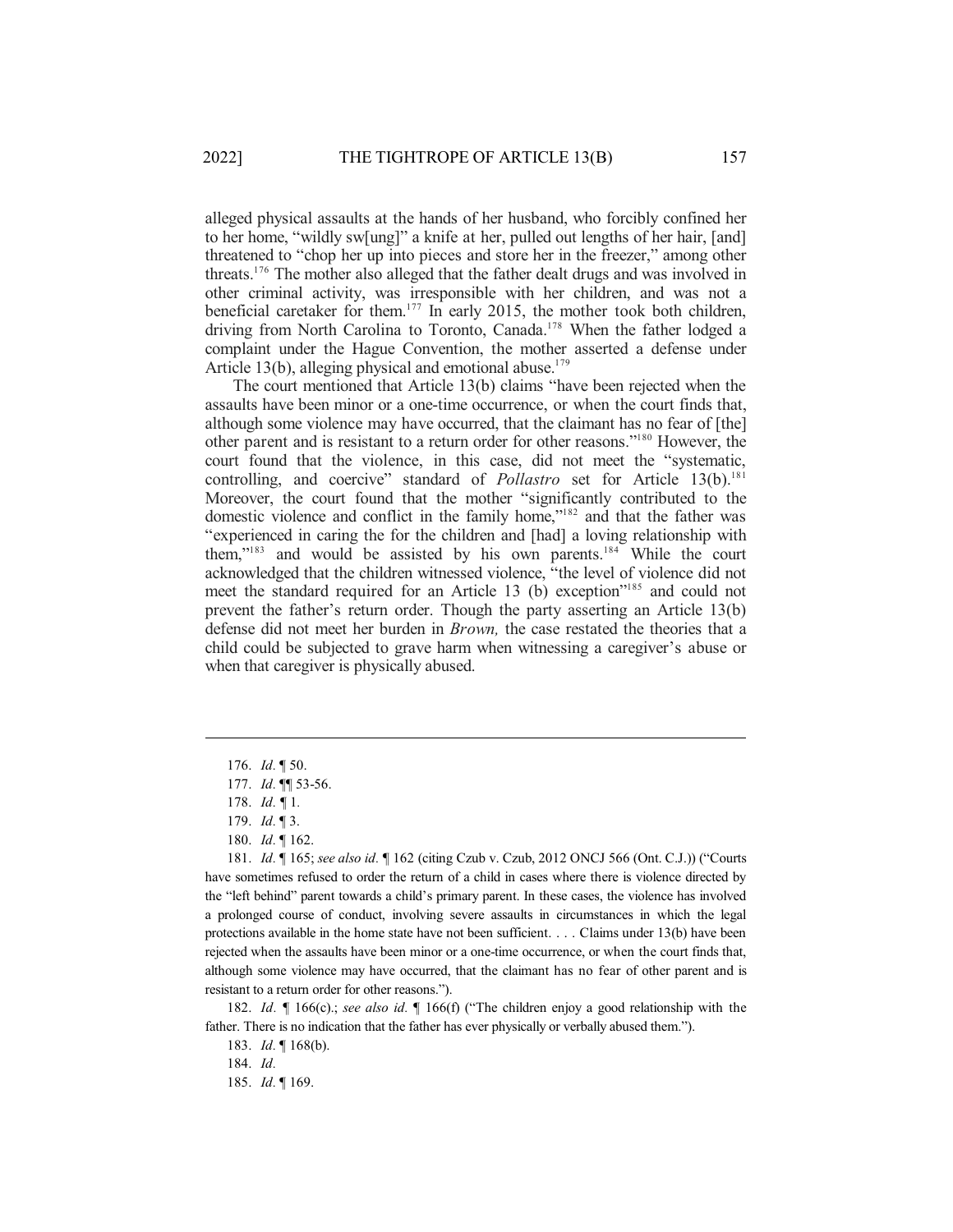### *vi.* R.G. v. K.G. (N.) *(New Brunswick Court of Queen's Bench, 2019)*

In this case, though the court did not allow an Article 13(b) defense to stand, it explicitly mentioned that abuse occurring in the presence of a child would by definition be seriously harmful to the child, even if the child escaped most or all of the physical abuse.<sup>186</sup> Whether it was enough to trigger the high standard of Article 13(b) would be a fact-specific question. 187 In this case, the court was not presented with enough evidence to conclusively accept the defense.<sup>188</sup>

Both the father and mother, in this case, lived with their children in Israel. Almost from the very beginning of the relationship, the mother reported a long history of physical, psychological, and sexual abuse that she received at the hands of the father, 189 including instances in which the father explicitly threatened her life. <sup>190</sup> Citing concerns for her safety and that of her children, the mother, fled to Canada. When the father heard of this, he filed a Hague Convention complaint, to which the mother responded with a defense under Article 13(b). 191

The court saw several evidentiary issues with the violence alleged<sup>192</sup> and doubted the mother's testimony for several reasons: she had not sought help from another person, police, or social agency and had not begun any kind of custody case.<sup>193</sup> On the topic of violence occurring in front of children, the court wrote the following:

I do not doubt that if the abuse alleged by the Respondent did occur, that some of it may have occurred in front of the children. This undoubtedly, by definition, would be harmful to the children. To what degree this has happened is not clear from the evidence. Whether it creates a situation of grave risk of harm or an intolerable situation to or for the children is not at all clear either . . . . 194

Based on the absence of evidence, the court determined that the concerns

190. *Id.* ¶ 14 (In an affidavit, the mother stated that "if [she] did not get out of there with the girls, [she] was going to be dead and the girls would be abused and cursed.").

191. *Id.* ¶ 33. It should be noted that the court drew a distinction between cases in which returning the child would place him or her in a volatile and dangerous home environment and cases in which returning the child to his or her place of habitual residence would not require the child to be put back in that specific living situation. *See also* Wentzell-Ellis v. Ellis, 2010 ONCA 347 (Ont. C.A.) ¶ 50 (". . . An order that the child be returned to England simply recognizes that the mother was not entitled to take the child from England and that custody proceedings should be decided by English courts.").

192. *Id.* ¶ 24 ("To say that 'credibility' is an issue arising from the evidence is an understatement.").

193. *Id.* ¶ 49.

194. *Id.* ¶ 44.

<sup>186.</sup> R.G. v. K.G. (N.), 2019 CarswellNB 149, ¶ 44.

<sup>187.</sup> *Id.* ¶ 35.

<sup>188.</sup> *Id.* ¶ 44.

<sup>189.</sup> *Id.* ¶¶ 3, 38.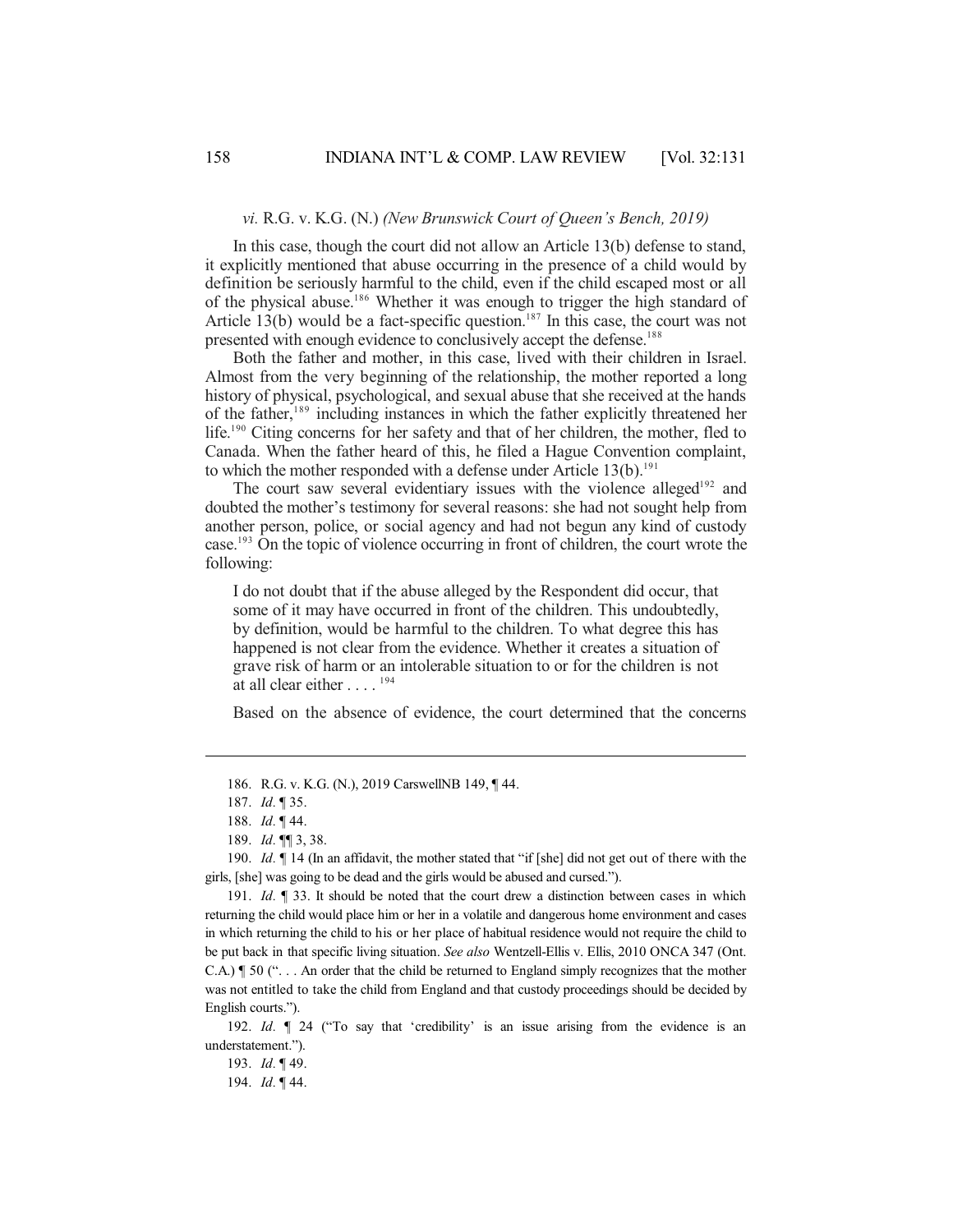under Article 13(b) raised by the mother did not meet the required burden of proof. <sup>195</sup> Though returning the children to their home State would likely cause psychological disruption, the court held that this did not equate to a "grave risk of harm."

### VI. COMPARISON AND ANALYSIS

Canadian and U.S. courts have many similarities in their approach to the Hague Convention at large. Both accept that Article 13(b) requires a high burden of proof in order to preserve comity between States. The "grave risk of harm" includes significant, not trivial, situations and is usually more than what would occur if a child were separated from a caregiver with no other factors of danger present. Furthermore, both States require adequate proof that such harm would occur, and both States have relied upon the testimony of psychologists in making this inquiry. Finally, both United States and Canadian case law acknowledge that psychological abuse to a caretaker can create psychological abuse to a child. 196

However, in general, Canadian courts see grave risk of harm to a caretaker as grave risk of harm to a dependent child, even if the child is not a direct target of abuse. Courts in the United States take somewhat divergent perspectives regarding the Article 13(b) defense; in certain cases, harm to a caretaker is treated the same as harm to a child, and in others, harm to a caretaker only becomes harm to a child if it would likely be transferred to the child, putting him or her in a crossfire of abuse. Though Canada's perspective broadens the reach of Article 13(b) and takes some degree of power from foreign courts, it gives more attention to the most central part of a growing child's life—his or her relationship with a parent—and the harm which arises in the child when that parent suffers abuse. For this reason, this Note argues that Canada's approach better serves the spirit and purpose of the Hague Convention and would be useful for the United States to adopt.

#### VII. RECOMMENDATIONS

#### *A. General Recommendations for Both States*

The Hague Convention's exceptions have been criticized at length for their inaccessibility, especially in cases of domestic violence, due to the high burden of proof required to assert the defense.<sup>197</sup> In agreement with analyses from other scholars, I propose that both the United States and Canada lower the burden of

<sup>195.</sup> *Id.* ¶ 53.

<sup>196.</sup> Davies v. Davies, 717 F. App'x. 43, 48 (2d Cir. 2017) ("Based on Mr. Davies's psychological abuse of not only K.D., but also of Ms. Davies in K.D.'s presence, we find no error in the district court's conclusions as to the magnitude of the potential psychological harm to K.D."); *see also Husid,* 2012 CarswellOnt 12136 at ¶ 28.

<sup>197.</sup> *See* Karen Brown Williams, *Fleeing Domestic Violence: A Proposal to Change the Inadequacies of the Hague Convention on the Civil Aspects of International Child Abduction in Domestic Violence Cases*, 4 J. MARSHALL L.J. 39, 73-74 (2011).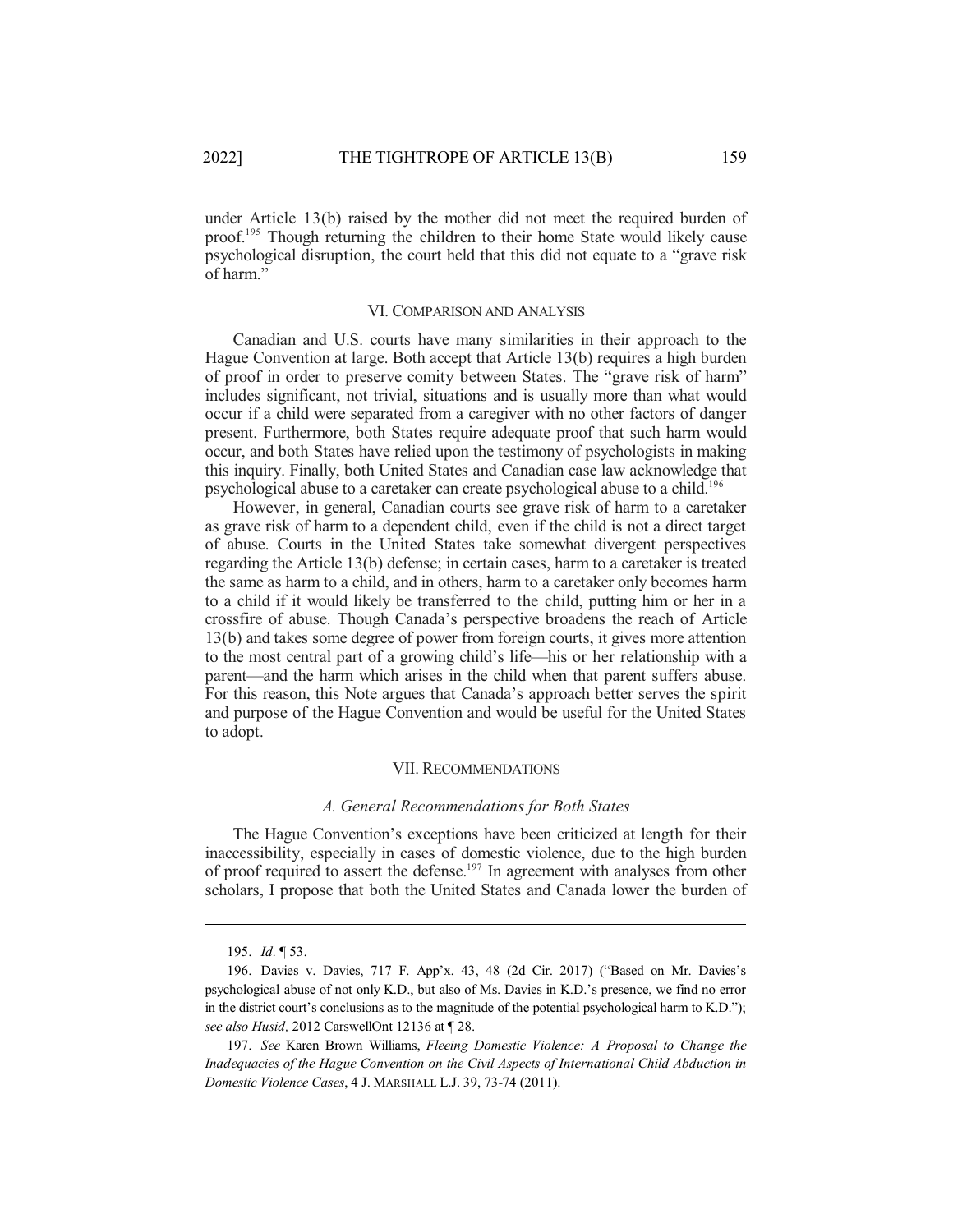proof within Article 13(b) from "clear and convincing evidence" that the grave risk of harm occurred, to the typical civil standard, "preponderance of the evidence." The Hague Convention balances the best interests of children with mutual respect for others between States' domestic laws. However, given that domestic violence is already difficult to prove, lowering the existing burden of proof would capture the reality of domestic abuse and would prevent more children from being forced to return to violent situations. Furthermore, the Hague Convention is often the only judicial remedy available to a victim of domestic violence seeking escape. As mentioned above, courts of a State in which the abducting parent resides often lack the tools to protect the parent and child due to burdens of proof in their own family law systems which cannot be met or due to unresponsiveness of law enforcement. A slightly lower burden of proof for Article 13(b) defenses could affect the safety of countless parents and children were it adopted by the United States and Canada.

### *B. Recommendations Specific to the United States*

United States courts are beginning to interpret Article 13(b) more broadly, often considering harm to a parent as harm to a child in calculating grave risk. This progression also accords with the current social science literature mentioned above. However, the application of the Hague Convention in many United States jurisdictions often fails to fulfill the purpose of the Convention. This Note recommends that judges throughout the United States consider grave harm to a parent or primary caretaker as grave harm to a child when evaluating the merits of an Article 13(b) defense. Furthermore, lawmakers of the United States might consider adding provisions specifically targeting domestic abuse to 22 U.S.C. § 9001, the federal statute giving force of law to the Hague Convention in the United States.

Another recommendation for Hague Convention States, and especially for the United States, is to consider "coercive control" of the abusive parent over the abducting parent as meeting the standard of Article 13(b). Coercive control such as ongoing threats of violence or economic control over another parent's life is psychologically harmful. If the interpretation of Article 13(b) continues to widen, it will likely encompass this kind of behavior. However, an imprecise definition of "coercive control" could require extensive investigation into each parent's fitness as a caretaker, which would be an issue likely best decided by home States. Coercive control as "grave risk of harm" or an "intolerable situation" would be worthwhile addressing in other conventions, such as the Convention on the Rights of the Child.

### VIII. CONCLUSION

The Hague Convention on the Civil Aspects of International Child Abduction was created with the safety of children as its goal. However, not every parent flees with their child to another nation for malicious reasons; sometimes, flight is for the child's safety, such as when the child's home is rife with domestic violence. Unilaterally returning a child to their place of habitual residence could result in grave risk of physical or psychological harm to the child, forcing the